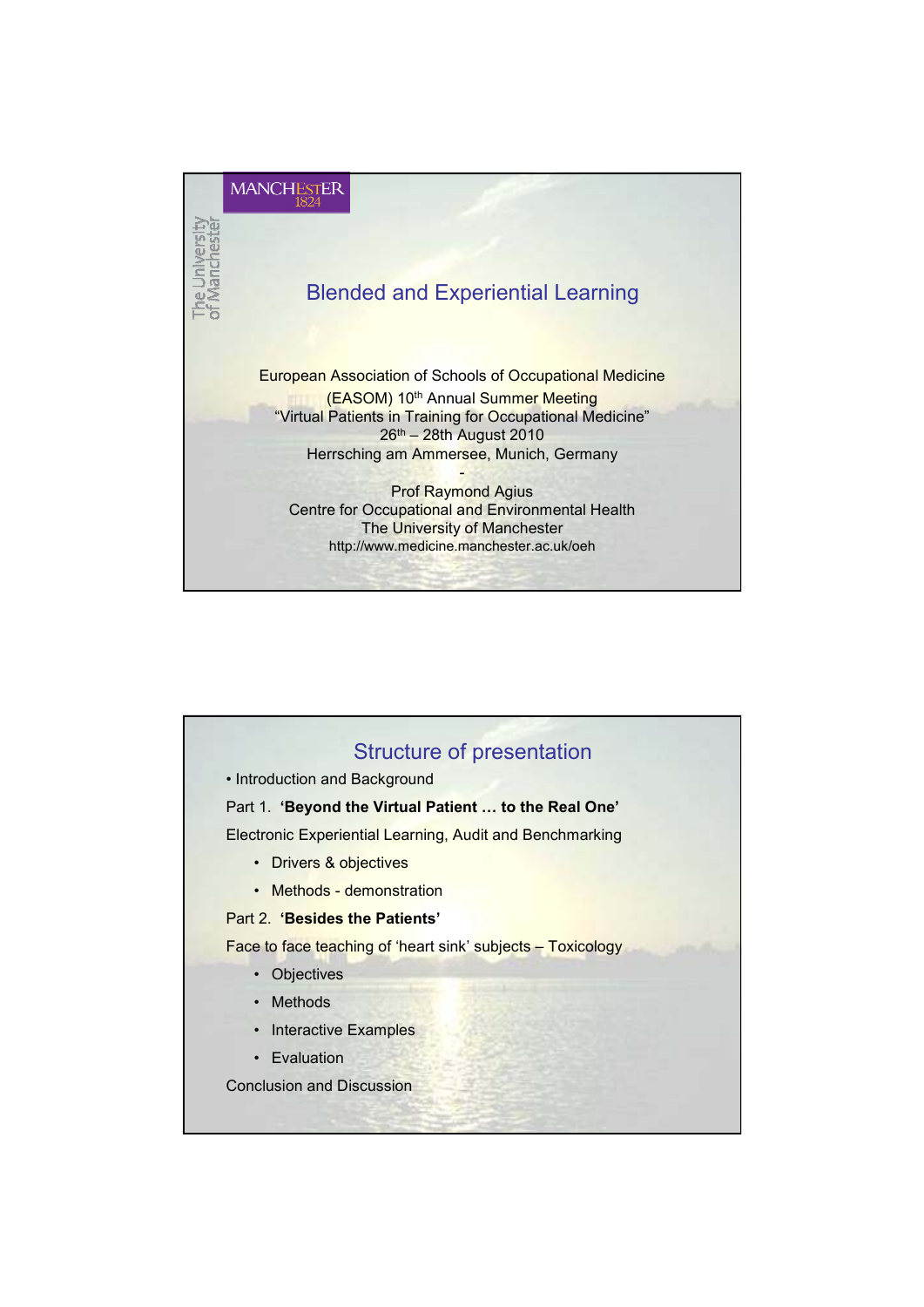

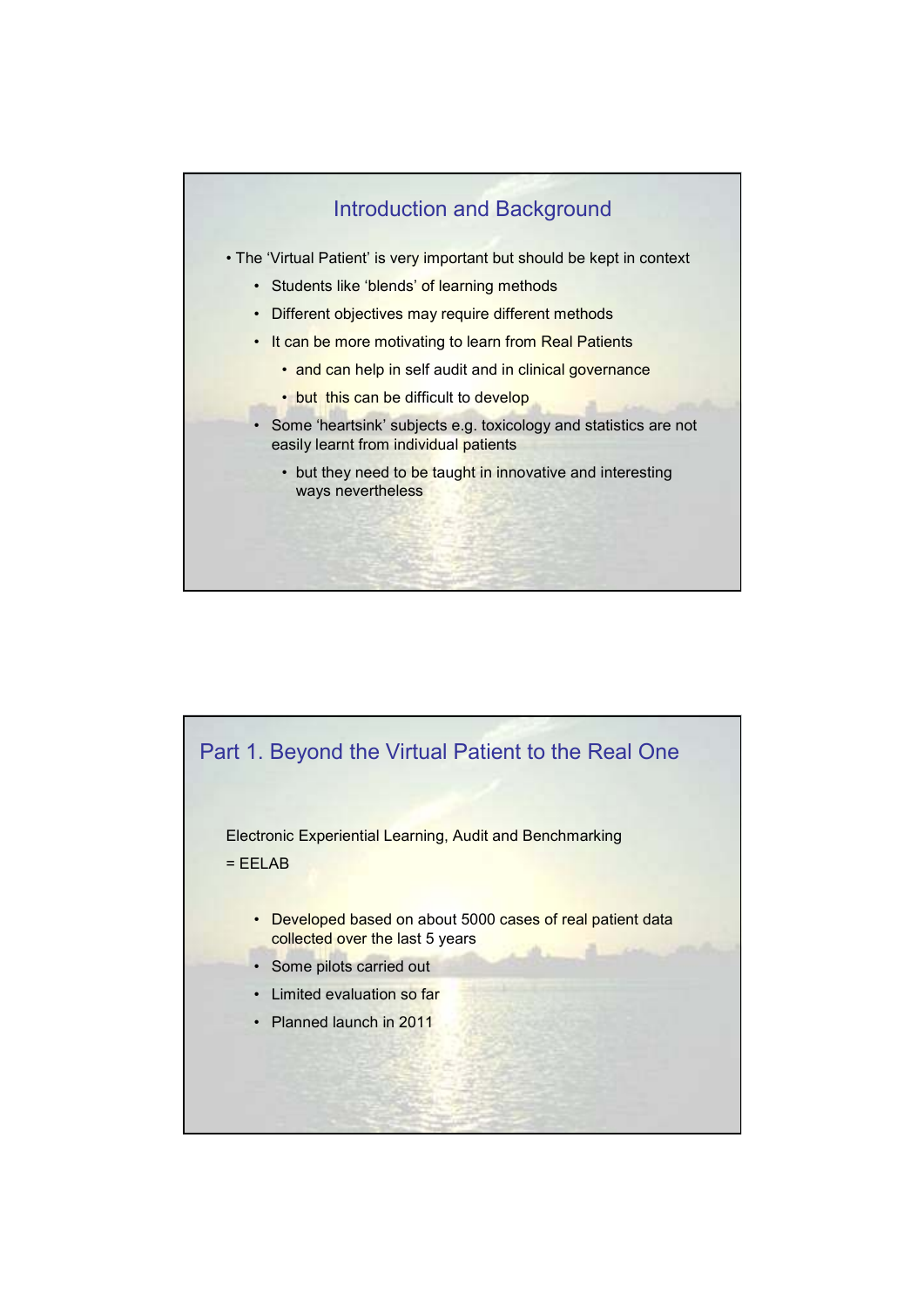

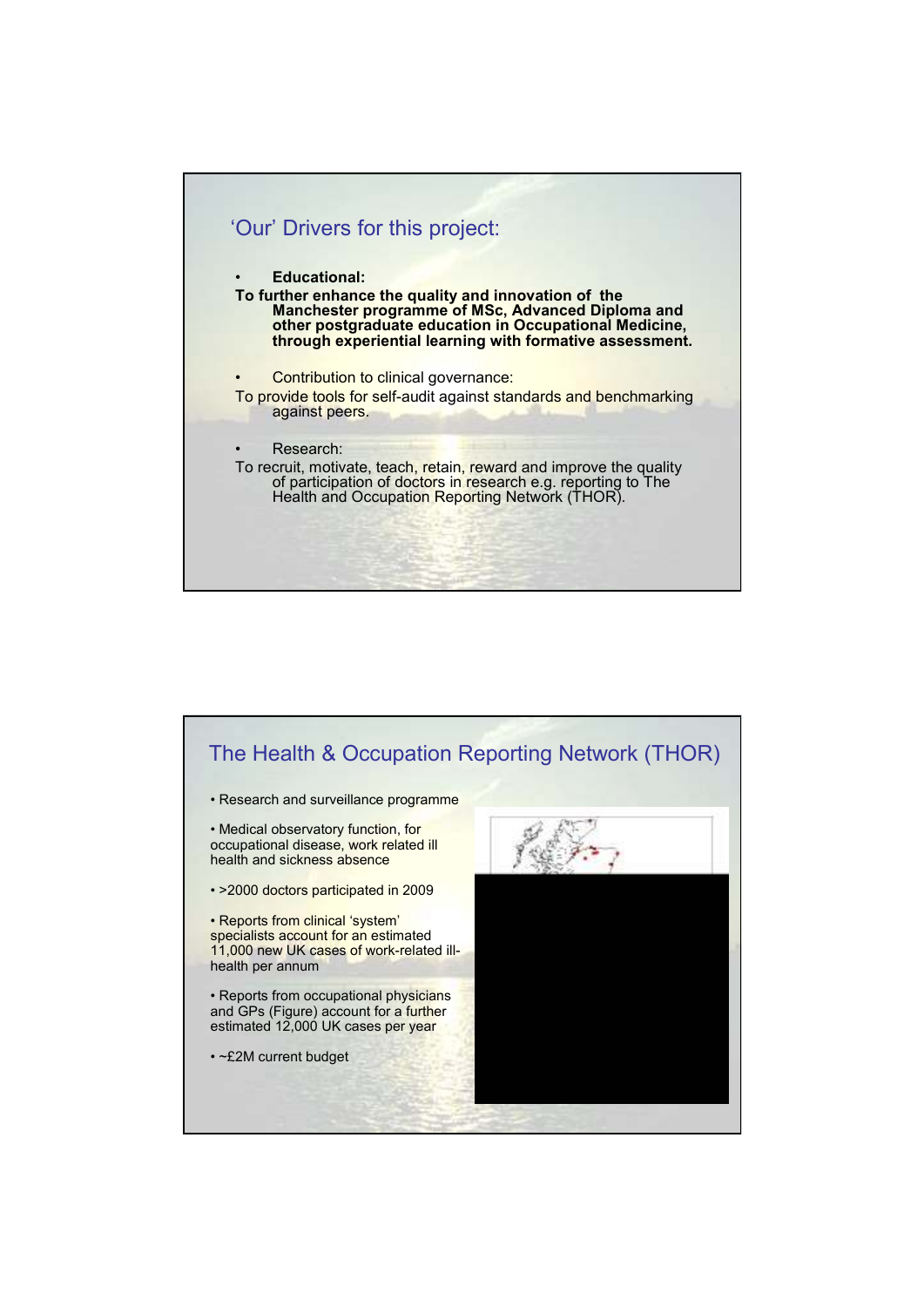

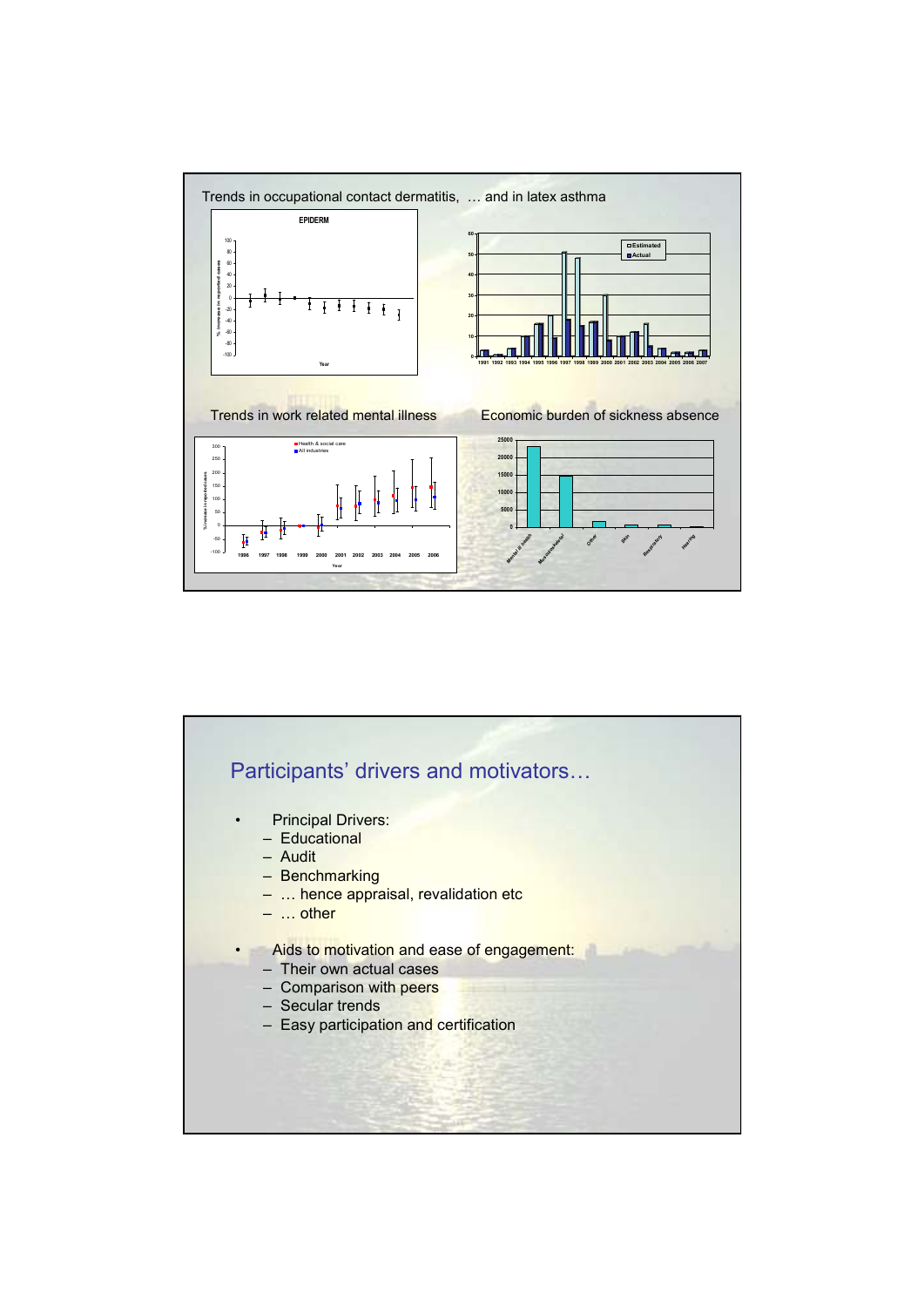

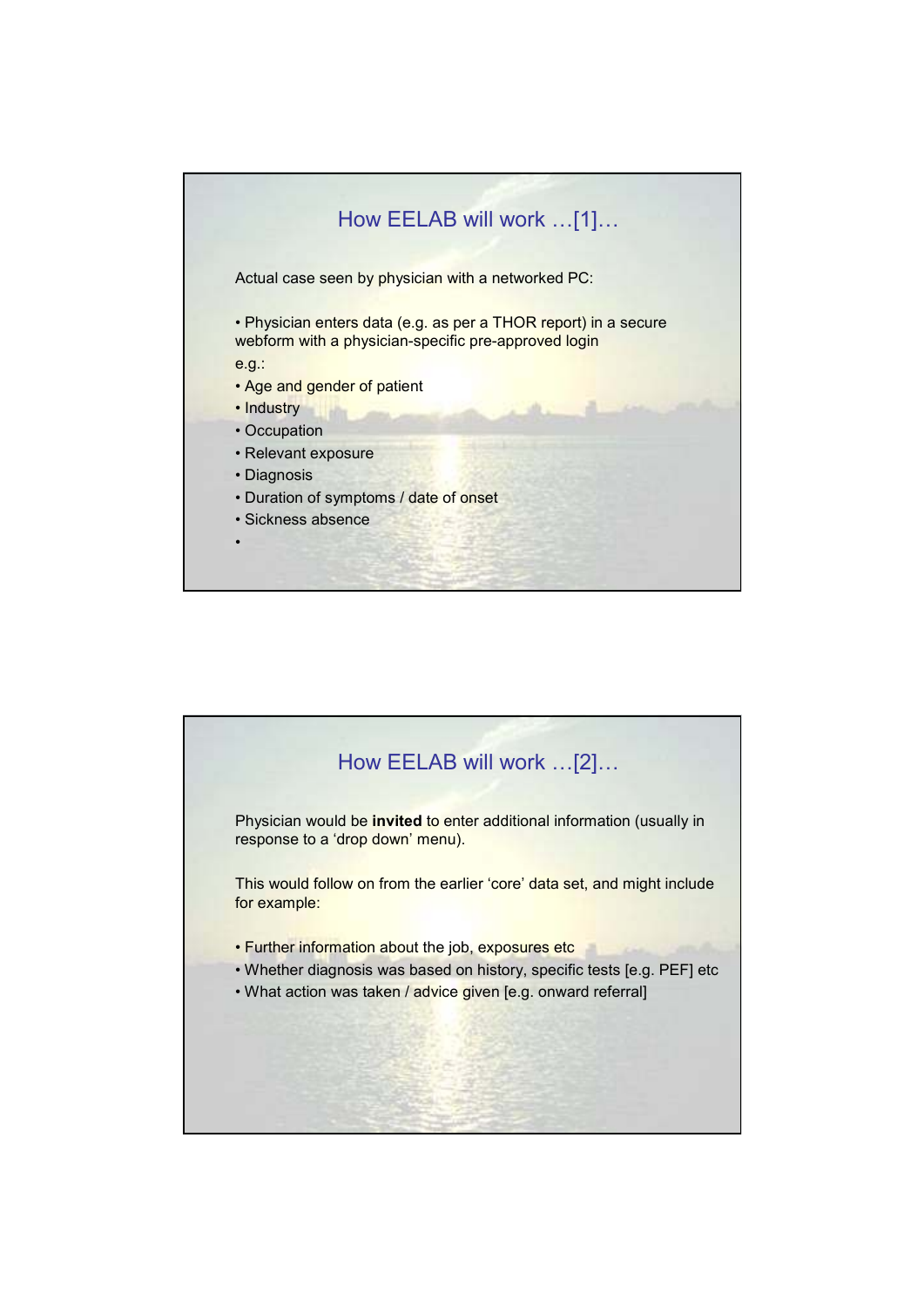## How EELAB will work …[3]…

Physician would be **offered** the following:

• [L] Learning / CPD unit (stand alone online) -extant from our extensive resources, and specific to the case in question, or 'virtual patients', but also including descriptive data from our research

• [A] Audit of physician's responses against standards eg evidence reviews (BOHRF) on Occupational Contact Dermatitis and Occupational Asthma, Faculty of Occupational Medicine guidelines for the management of Low Back Pain

• [B] 'Benchmarking' against the responses of other physicians who were presented with a similar case. Database from 5 years' data being constructed, relevant feedback already piloted with samples of physicians. Aiming to cover > 80% of cases (eventually) .

# How EELAB will work …[4]… On completion of whatever of the above the physician chose, they would be given: • An 'e-certificate' of whatever they had done • Access to their online 'record' / 'account' so they can follow up progress, download certificates later etc • The opportunity to feedback to us so we can continue to improve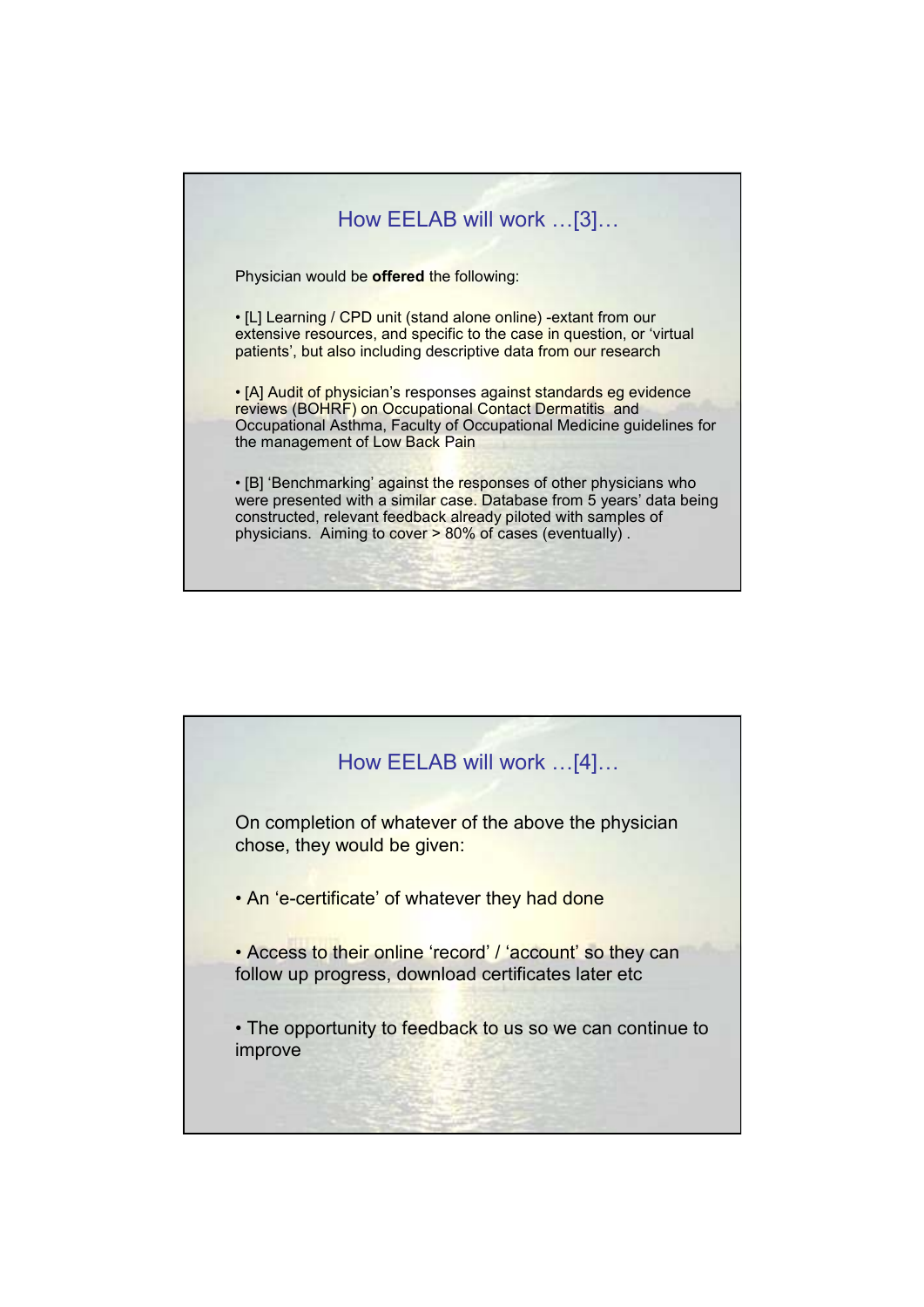

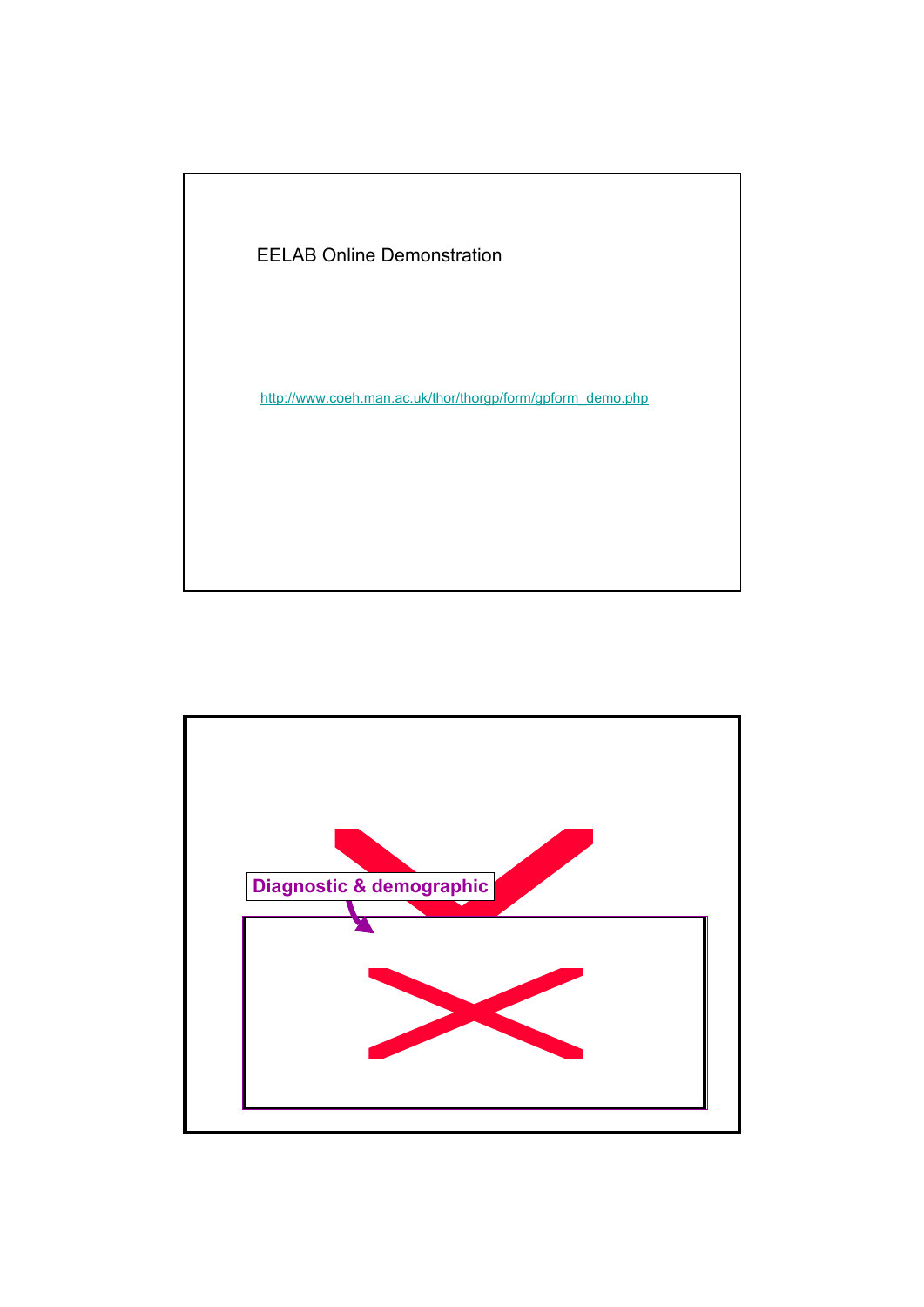

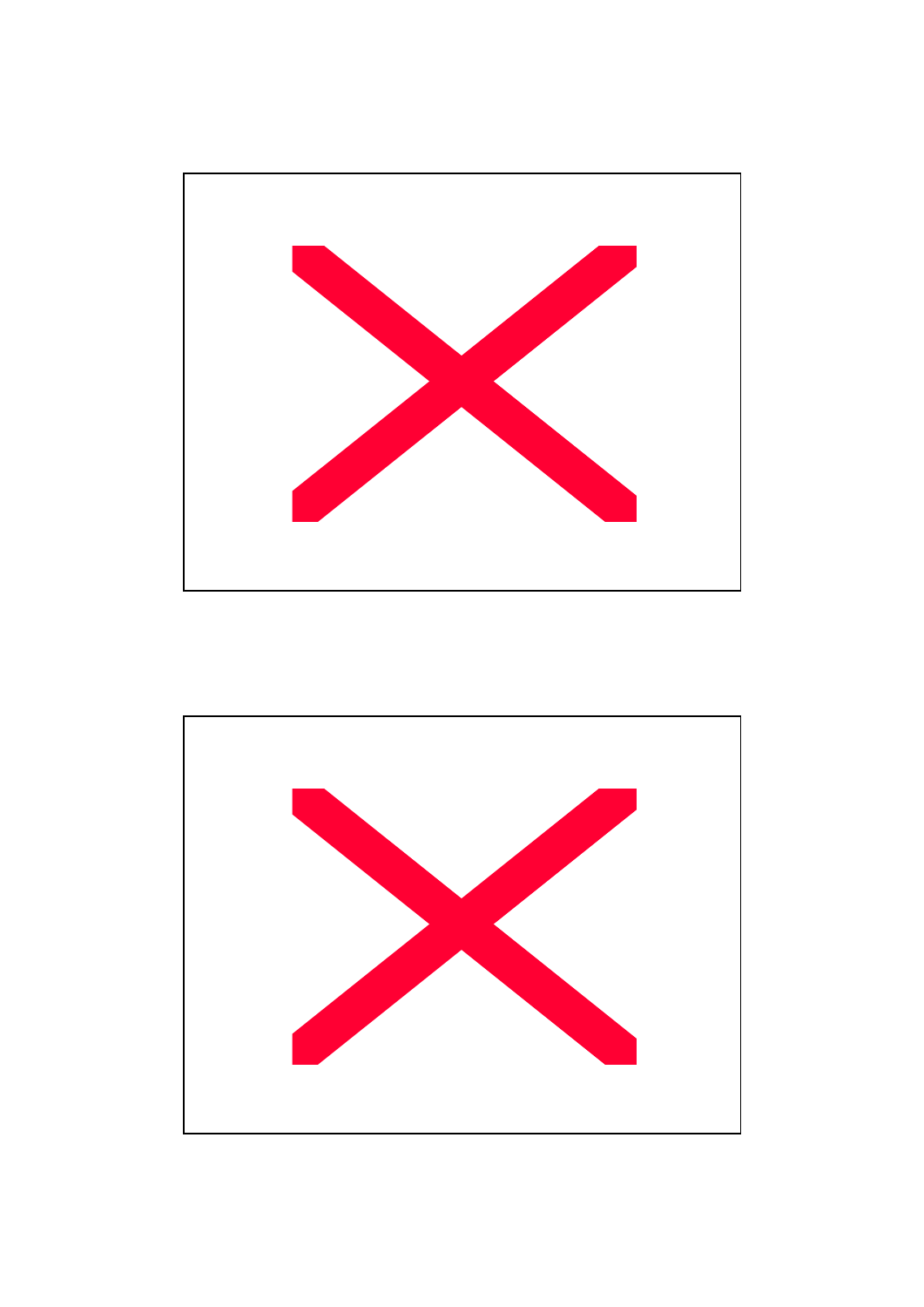

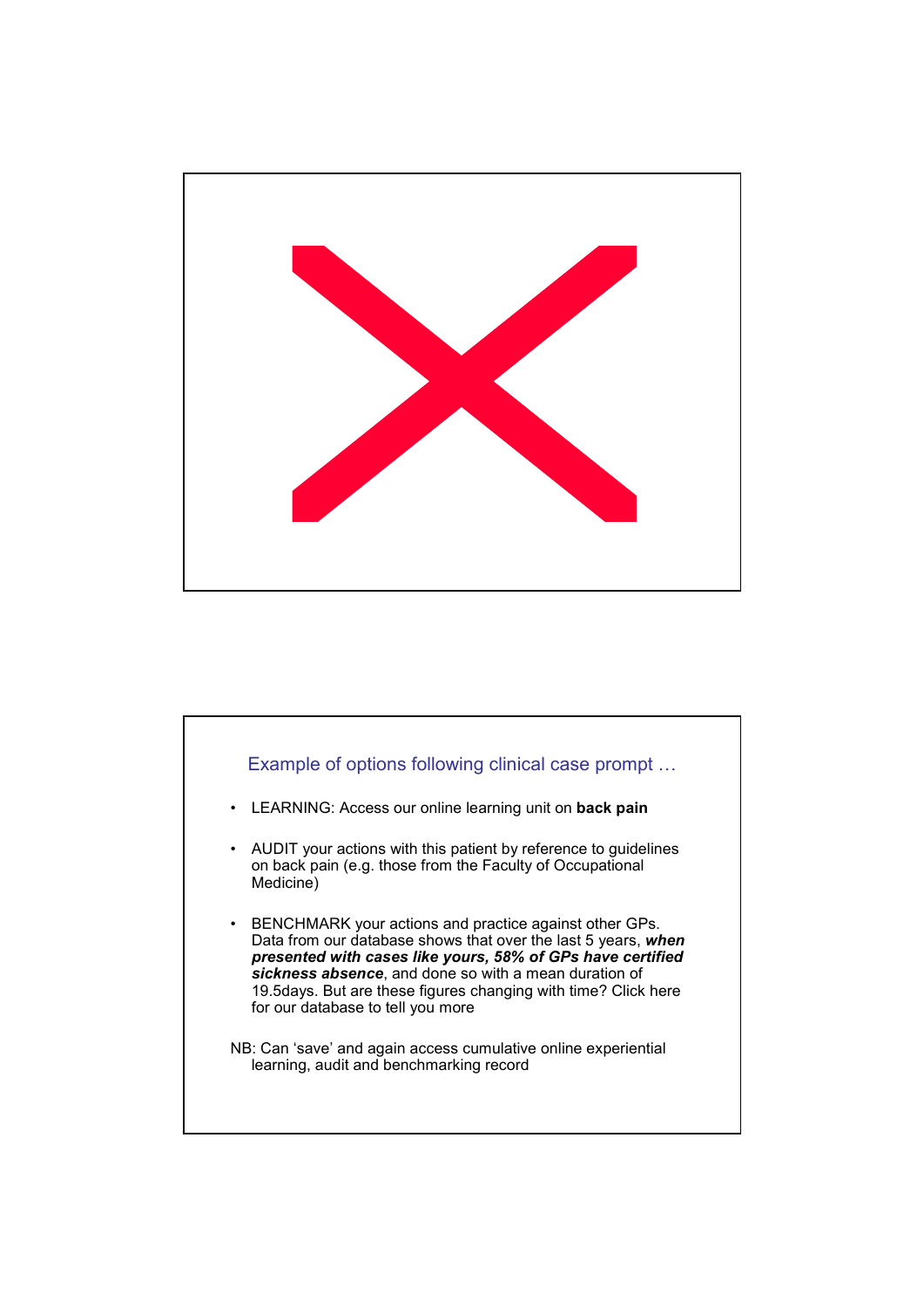

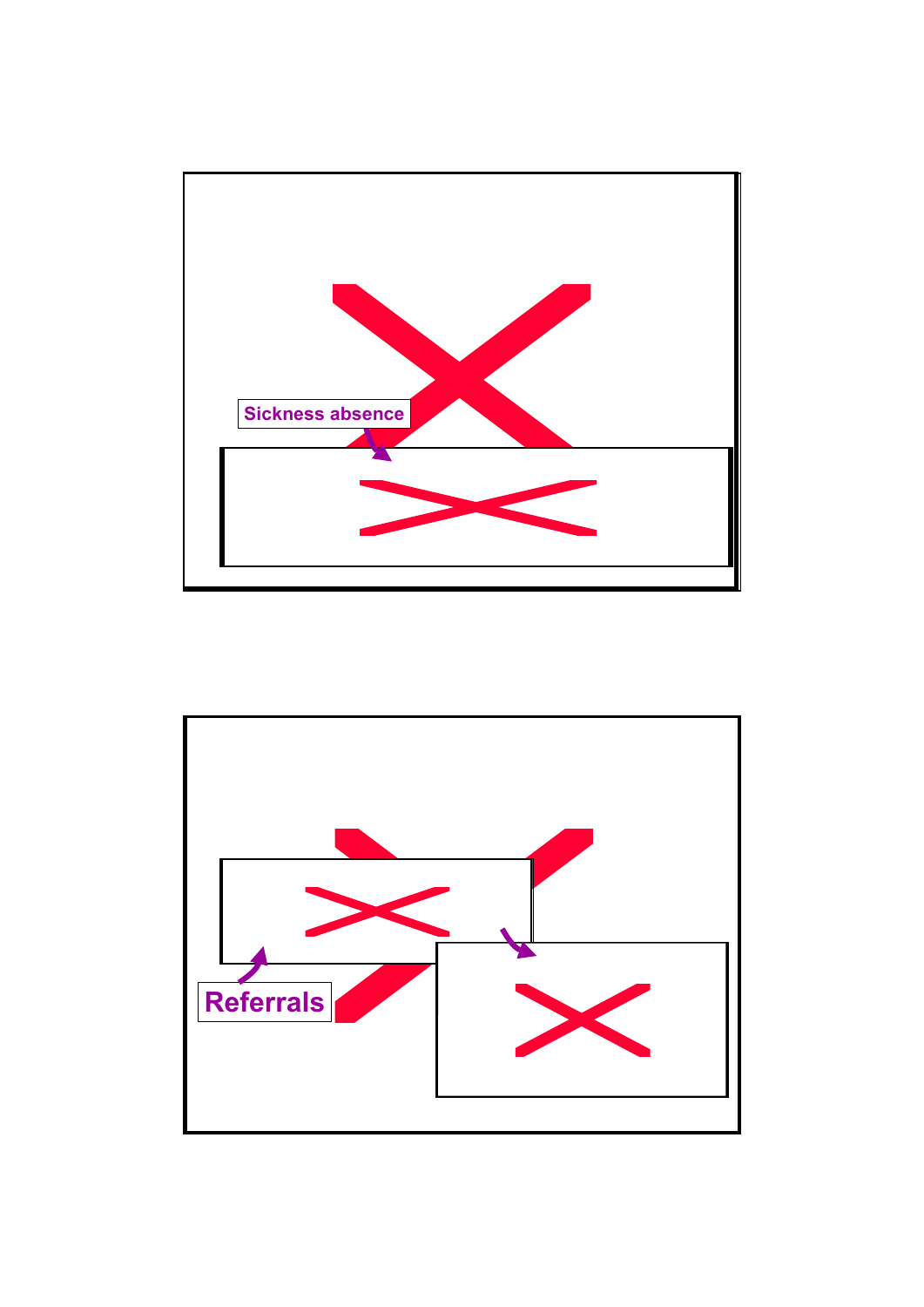

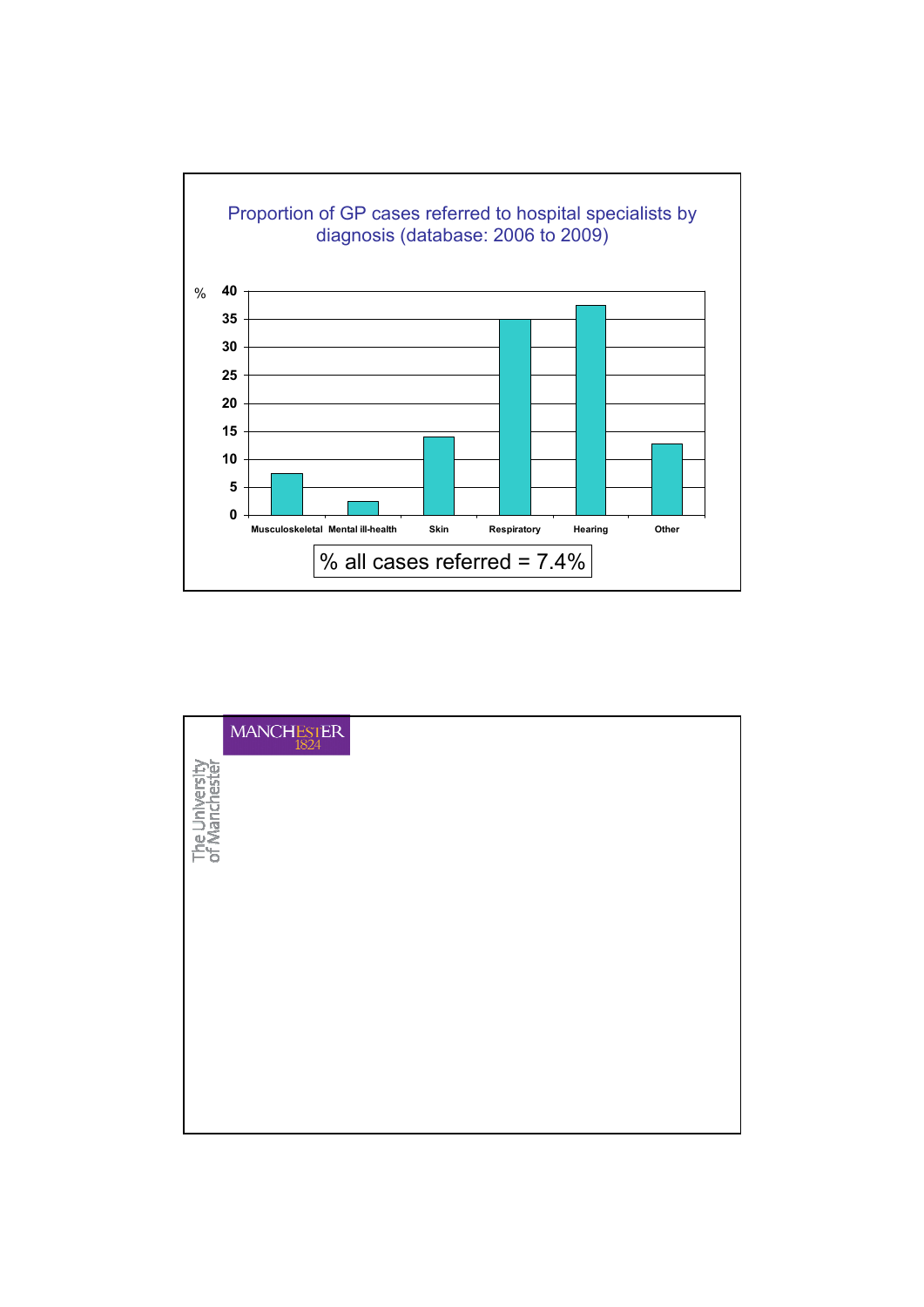

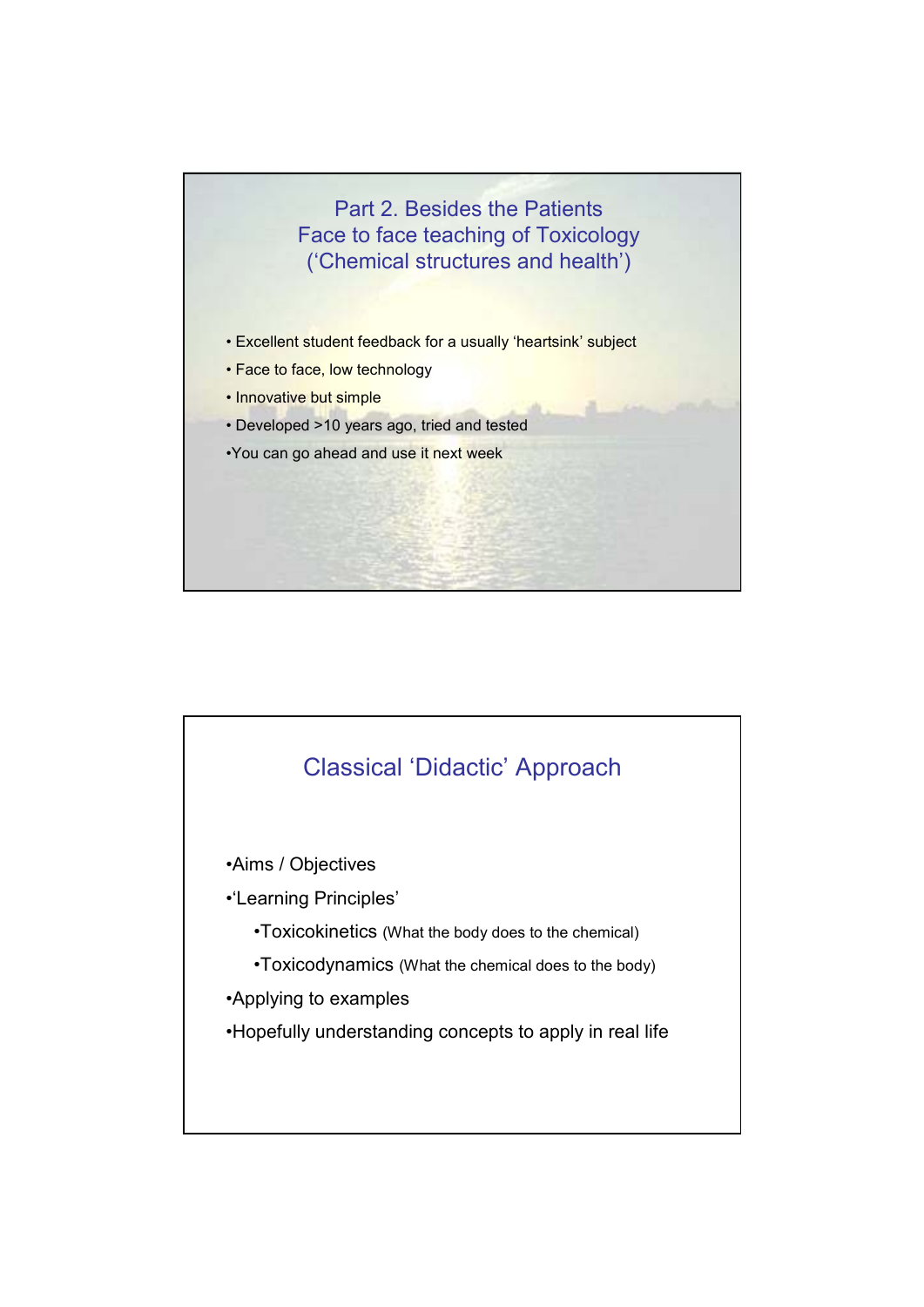### Case / Problem Based Approach (today)

(Assumes some prior knowledge)

•Aims / Objectives

- •Analysing examples (especially real and common)
- •Understanding principles
- •Applying to other contexts

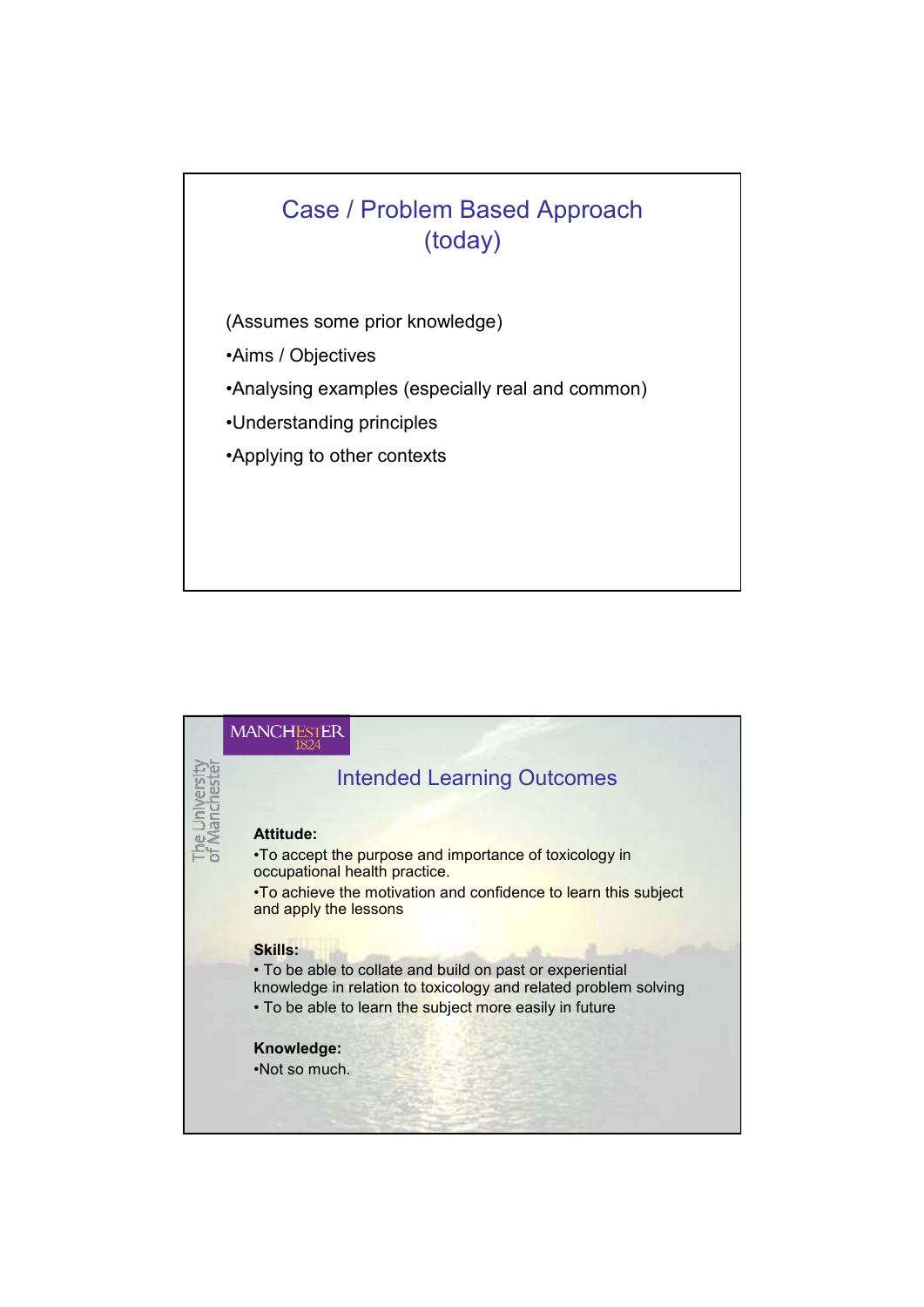#### Method

Chemical formula or structure is provided … •Name it and/or identify chemical groups in it •Comment on its application or occurrence •Speculate on its toxicokinetic fate (what the body does to it) –Relevance to Biological Monitoring •Speculate on its toxicodynamic behaviour (what it does to the body) –Relevance to Health Surveillance and Diagnosis (Relevance to practical application) •Work out 'rules of thumb' for both toxicokinetics and toxicodynamics

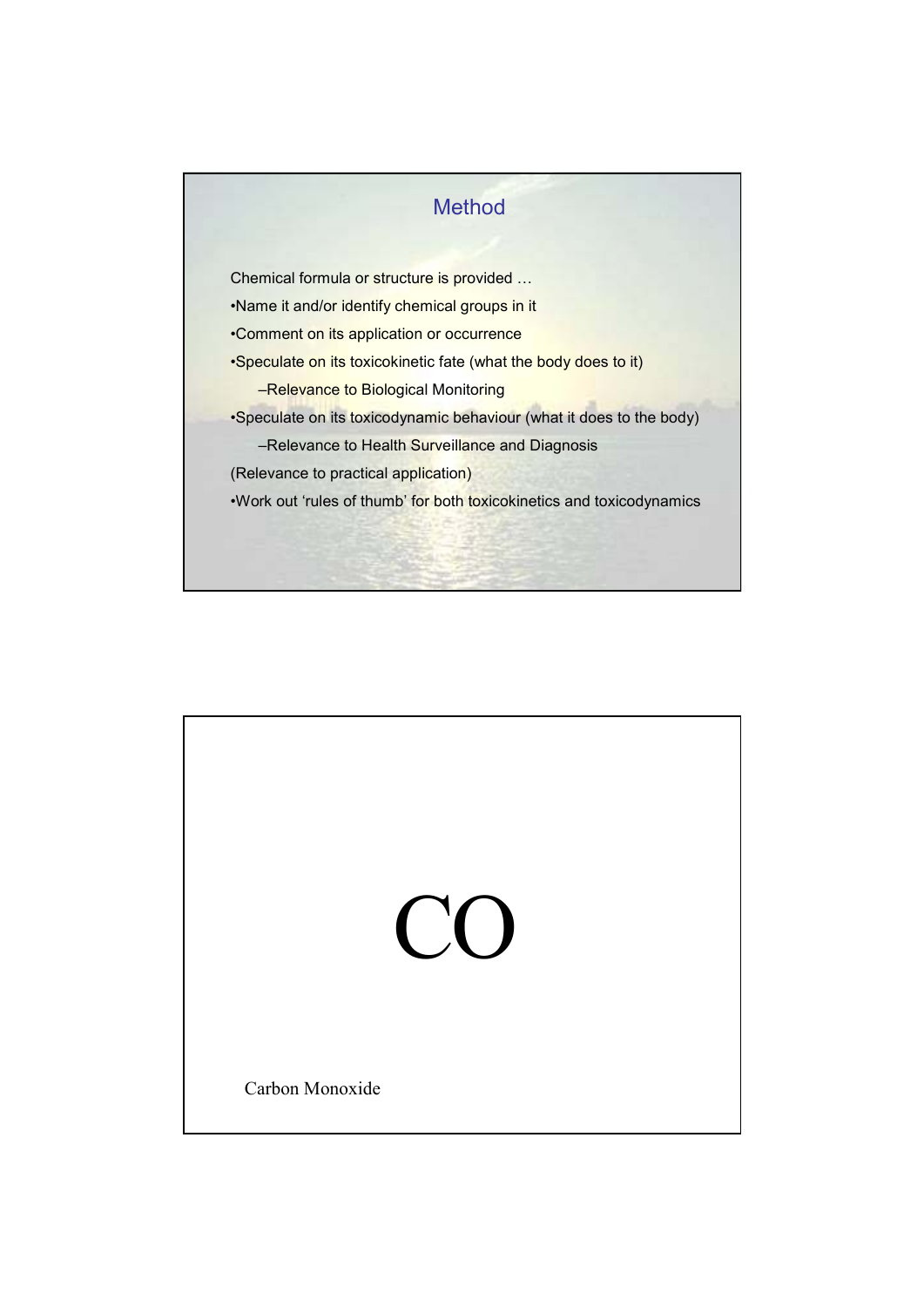

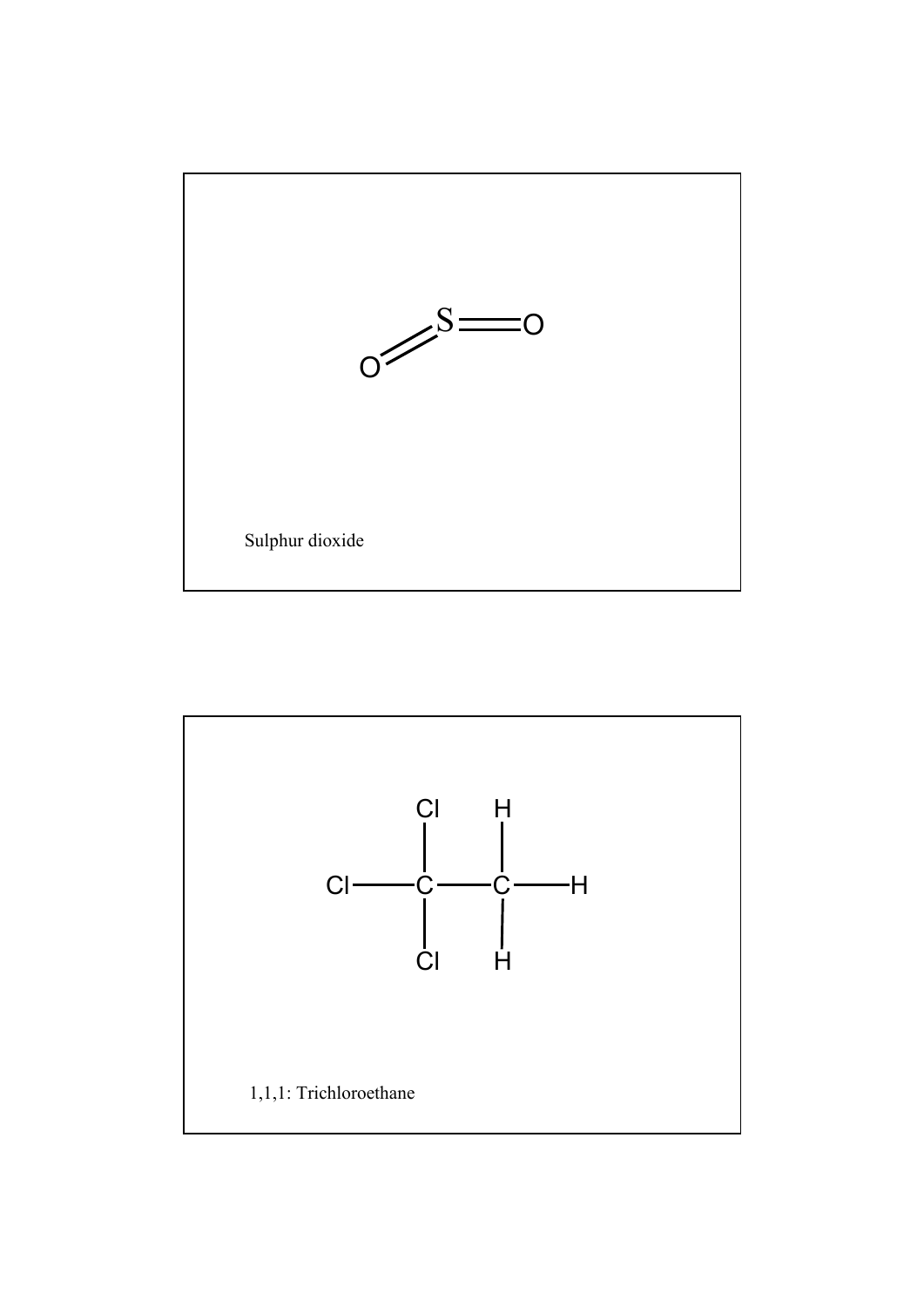

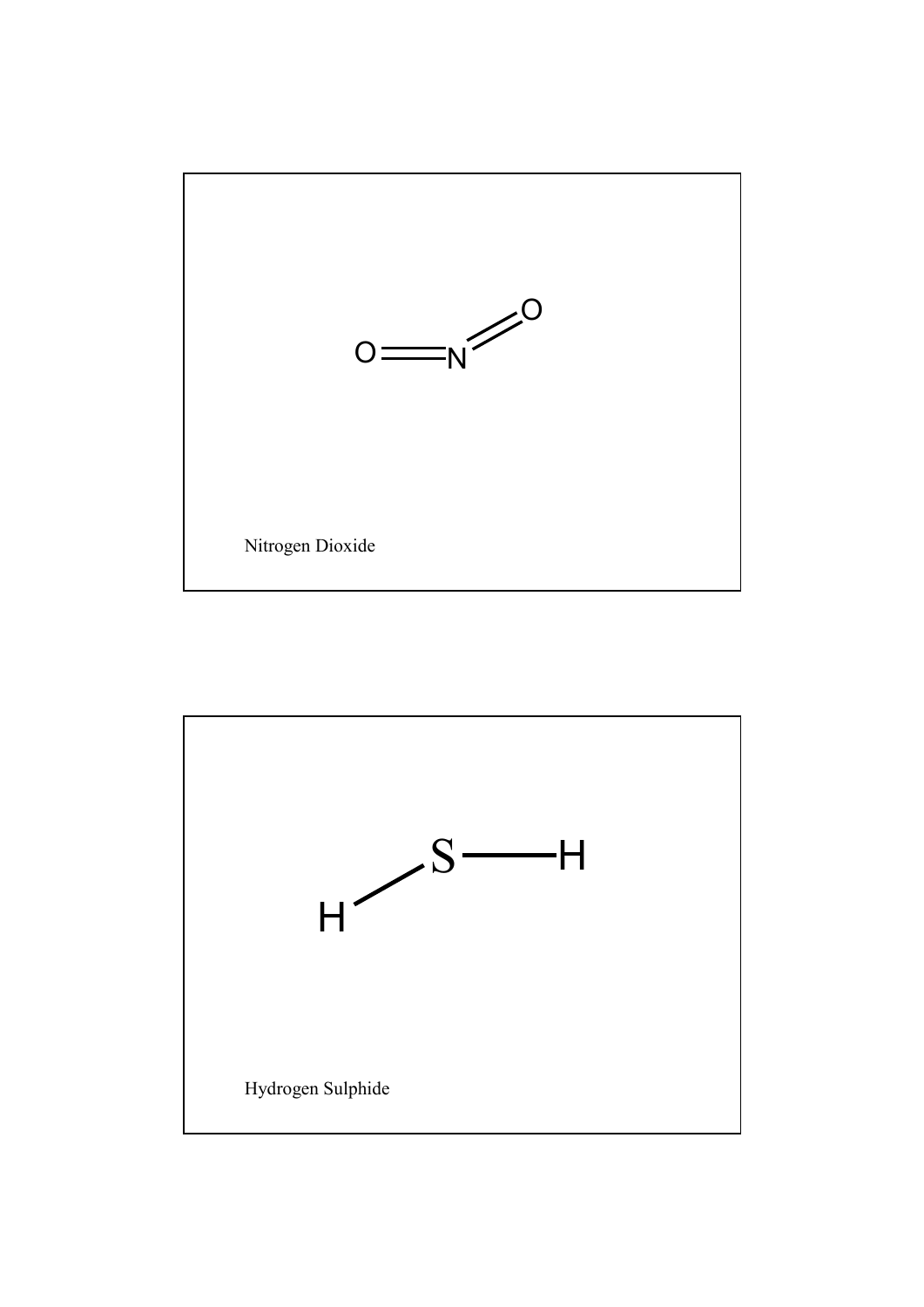

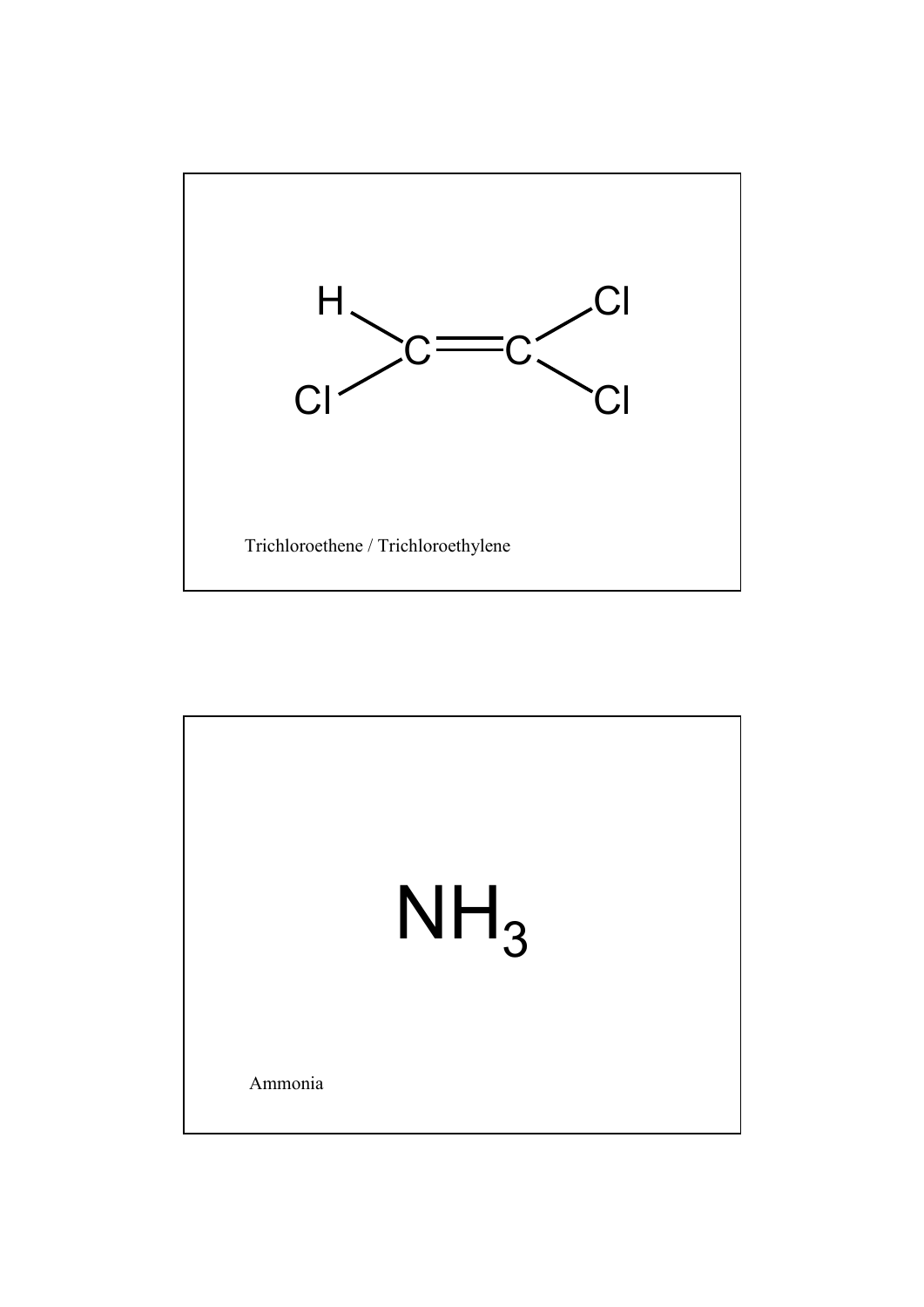

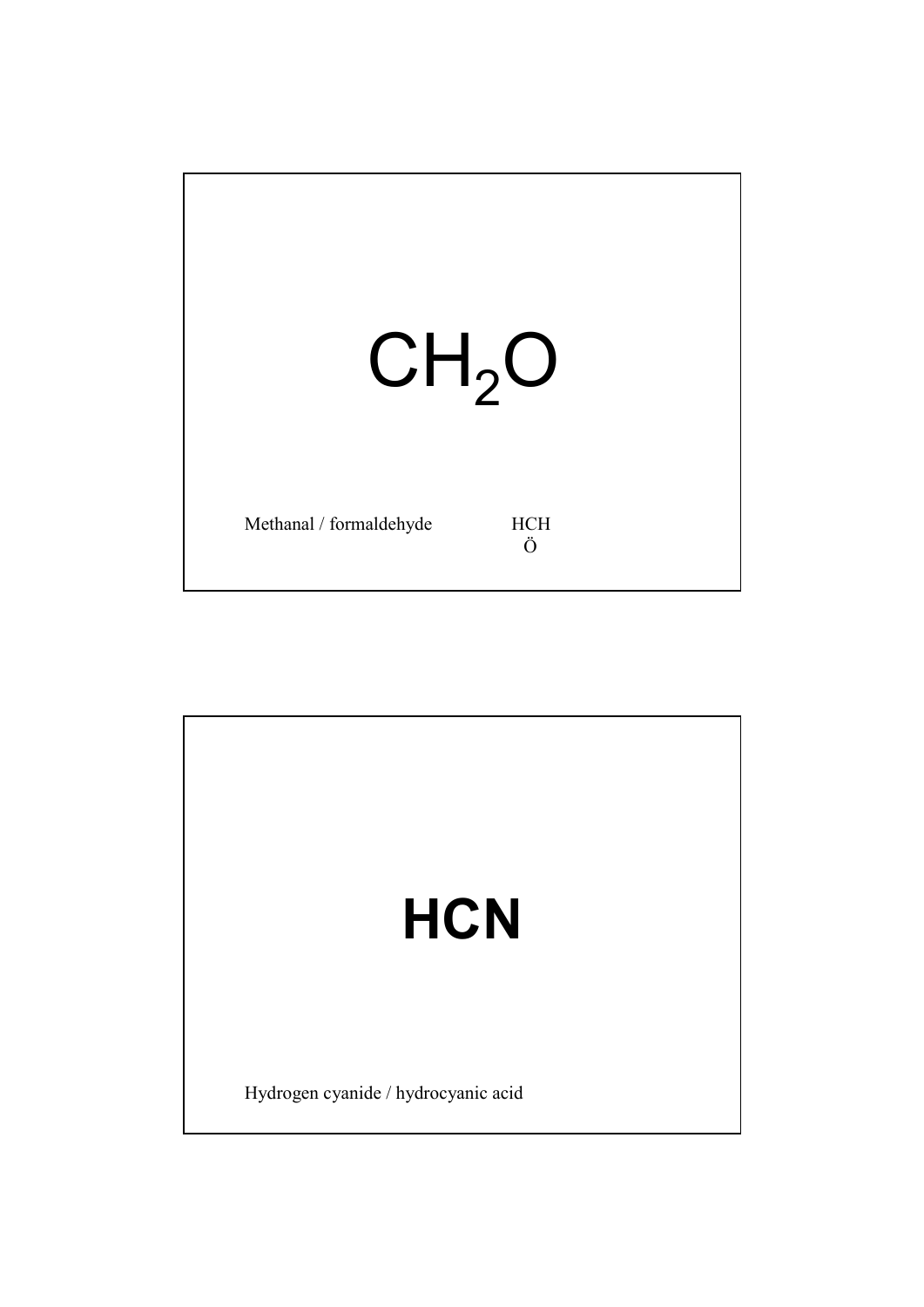

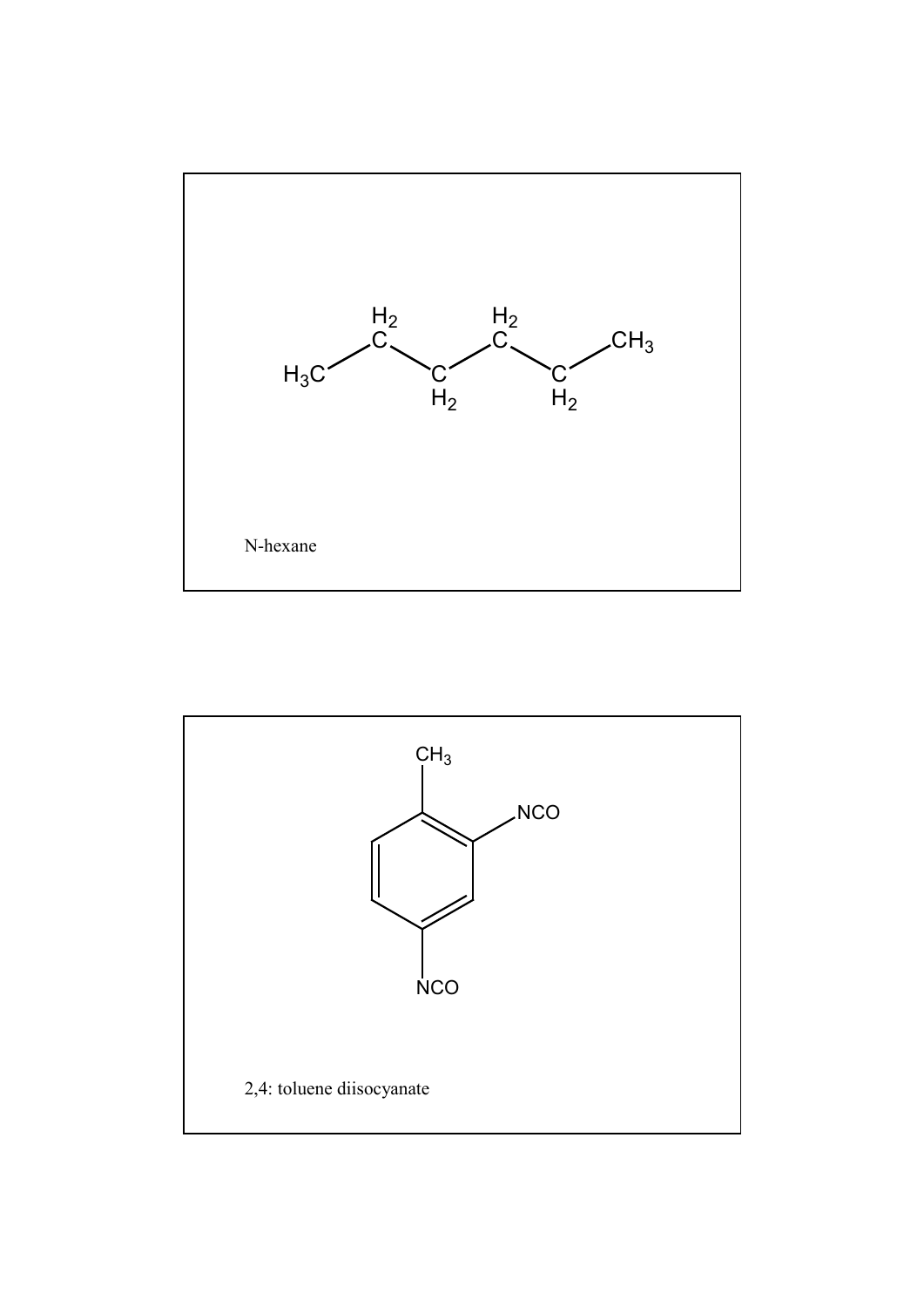

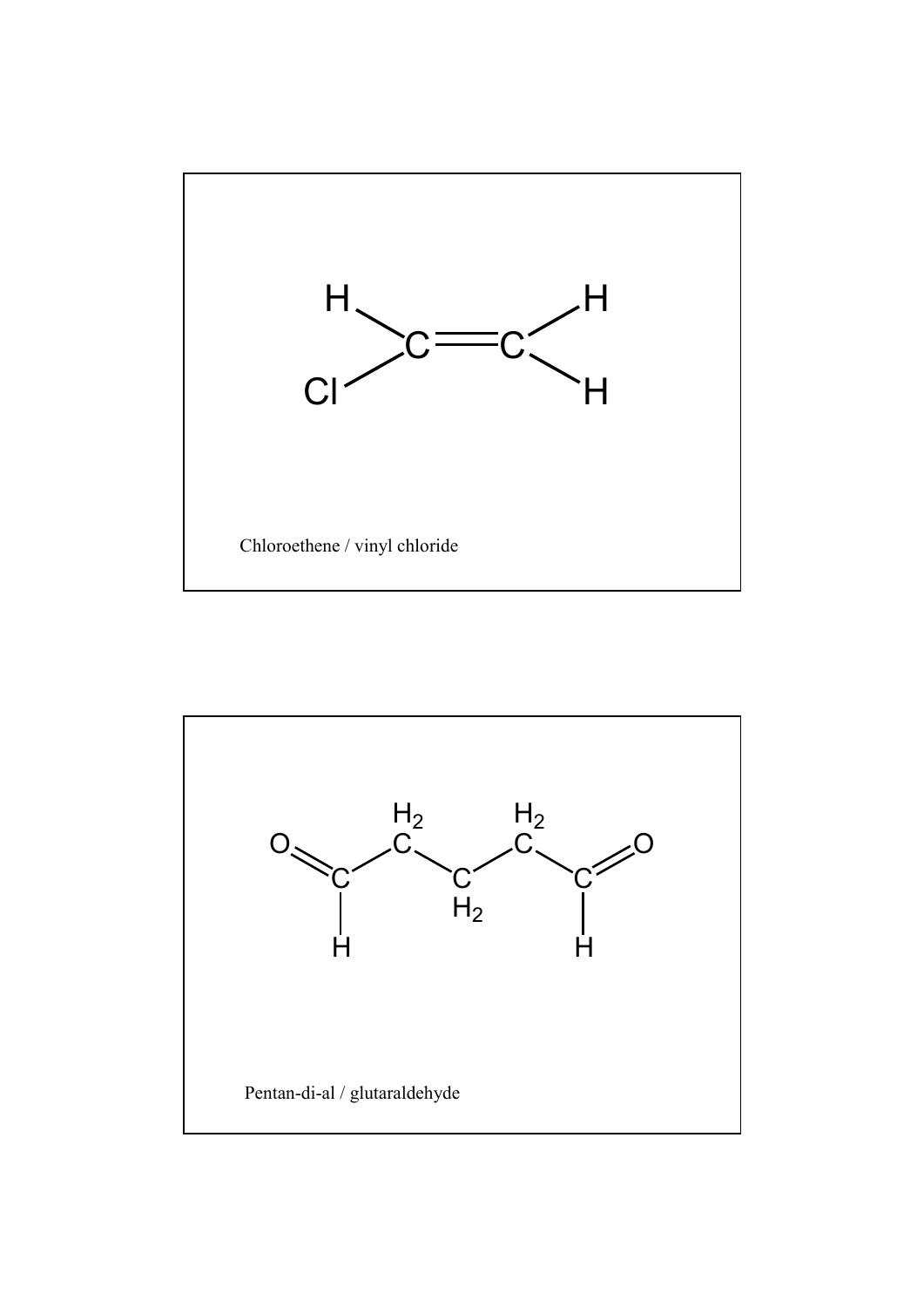

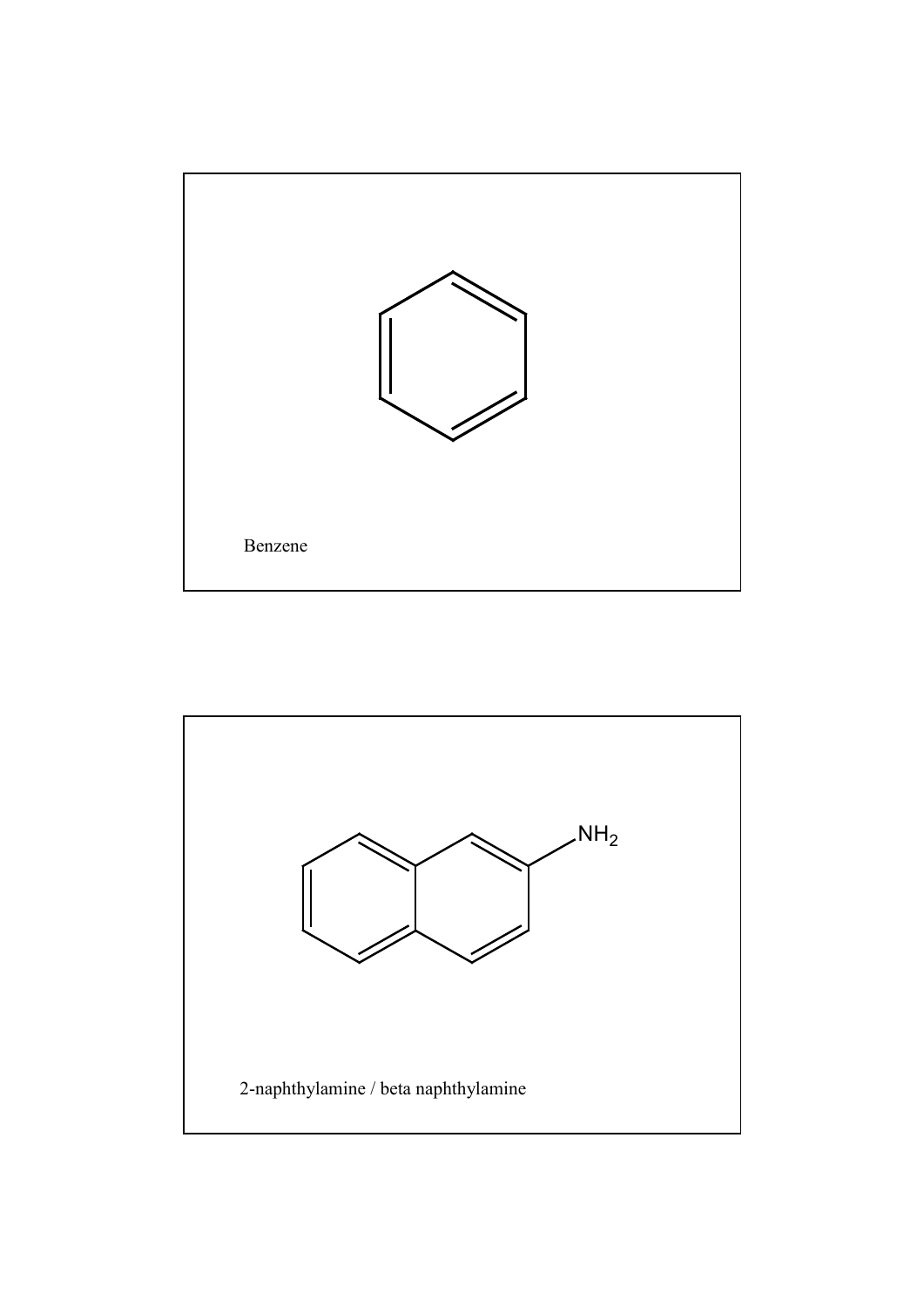

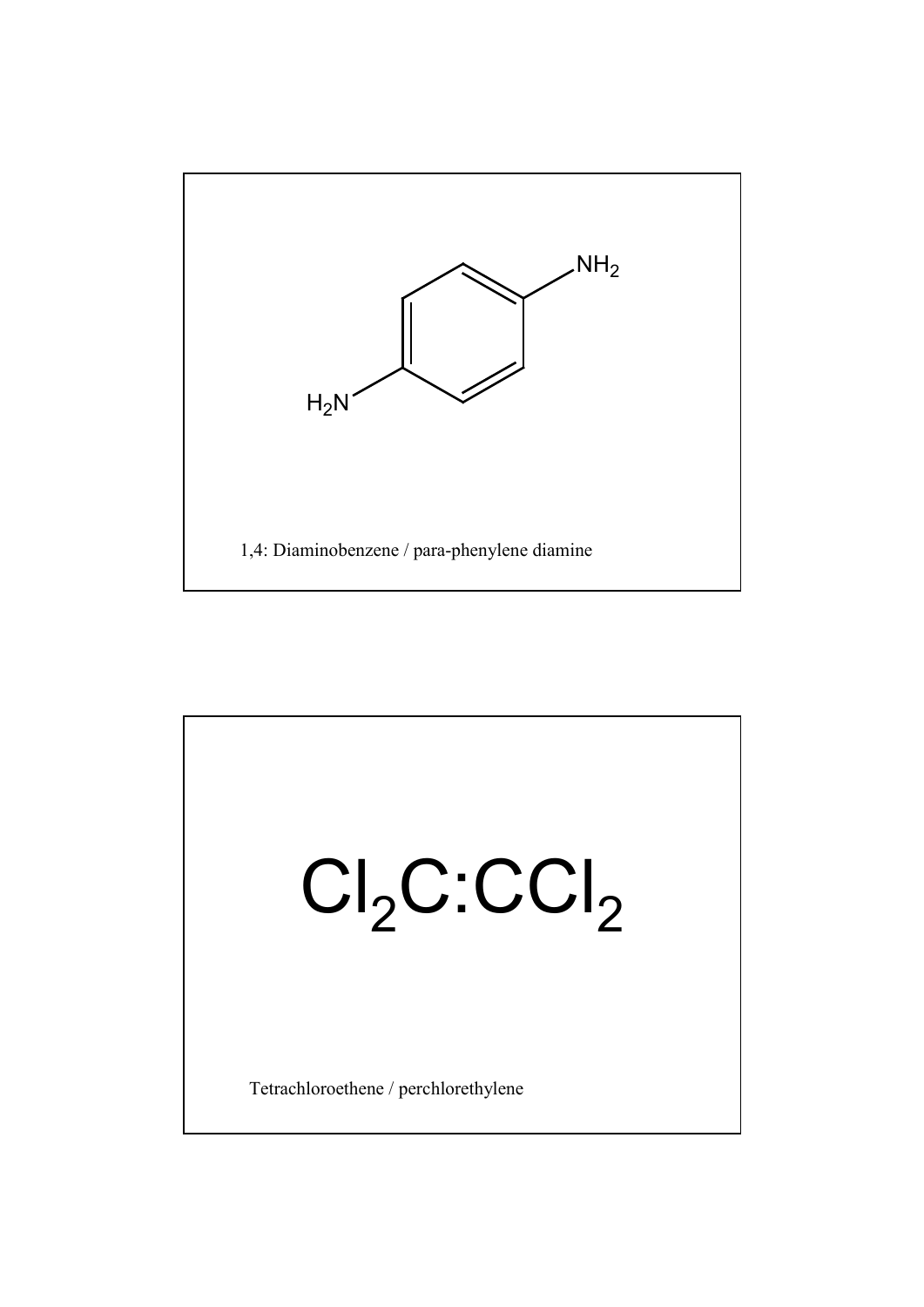

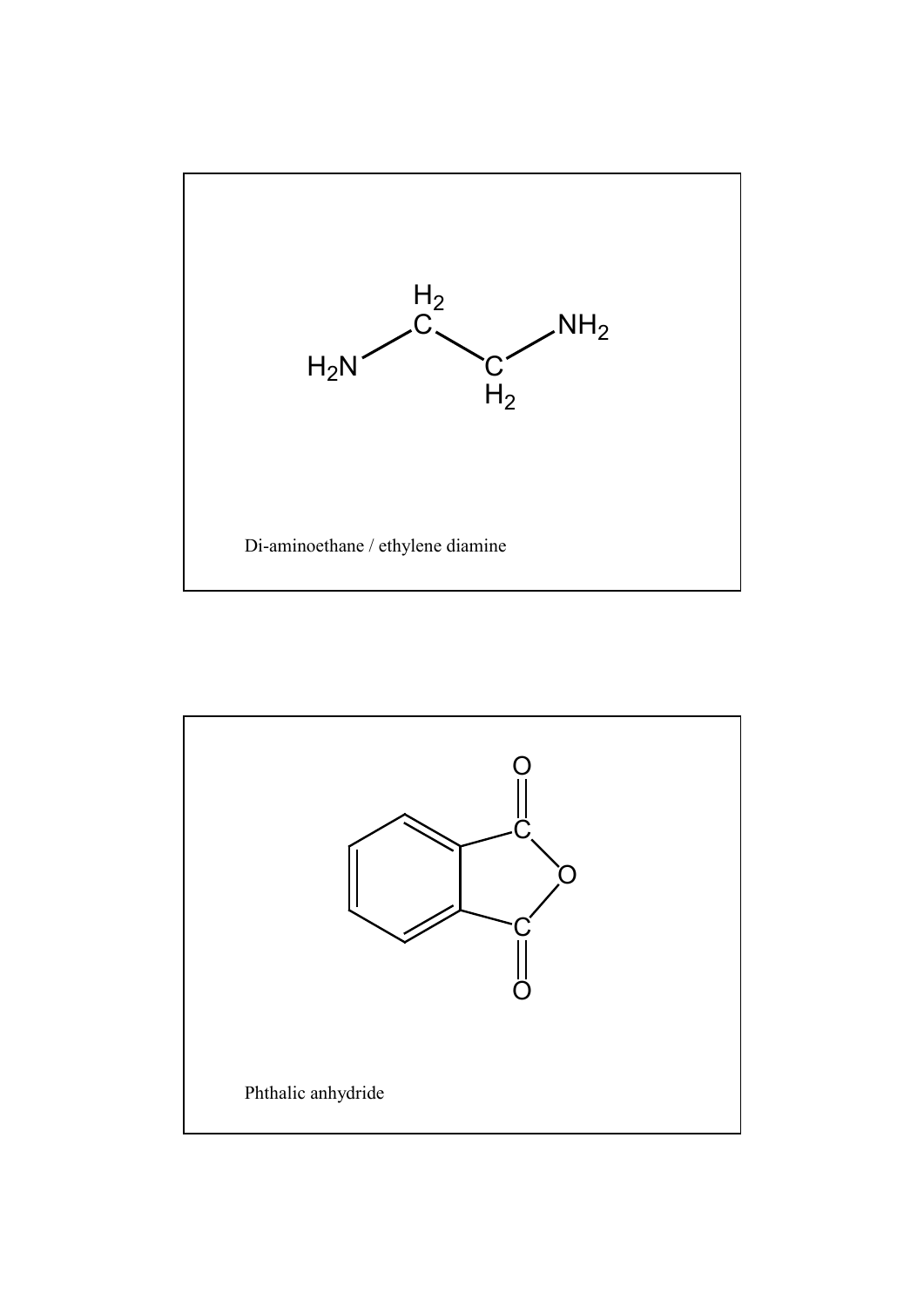

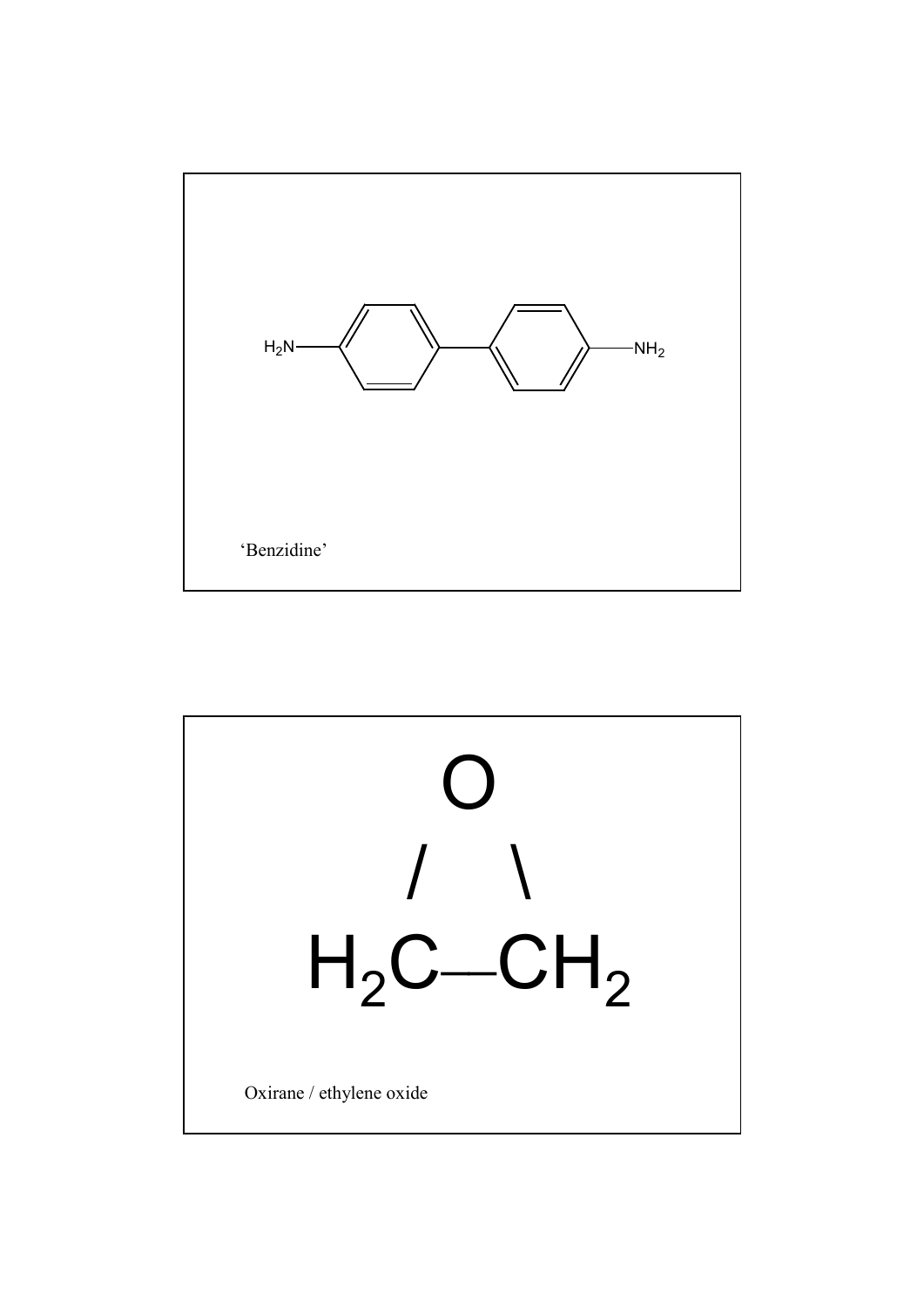

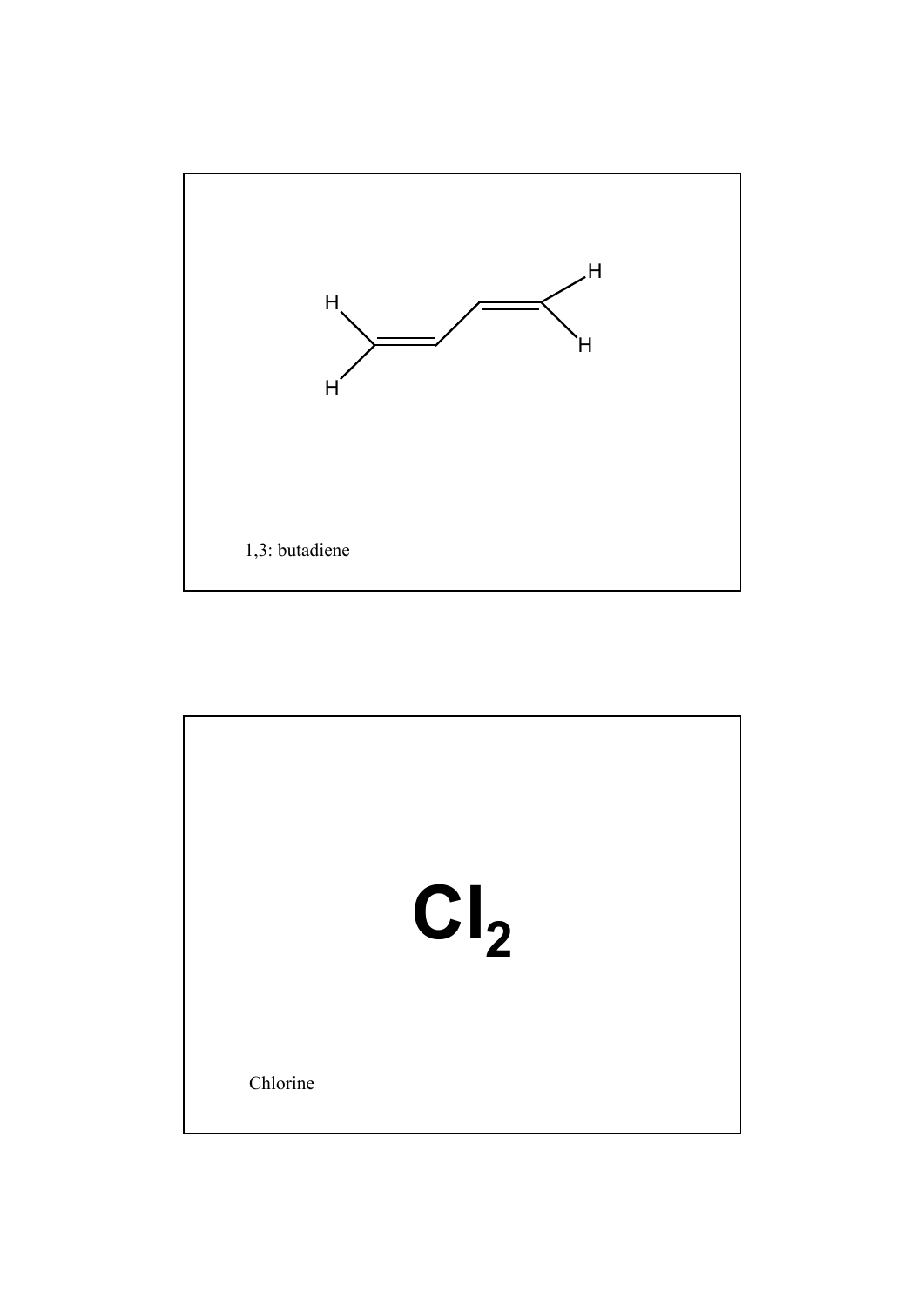

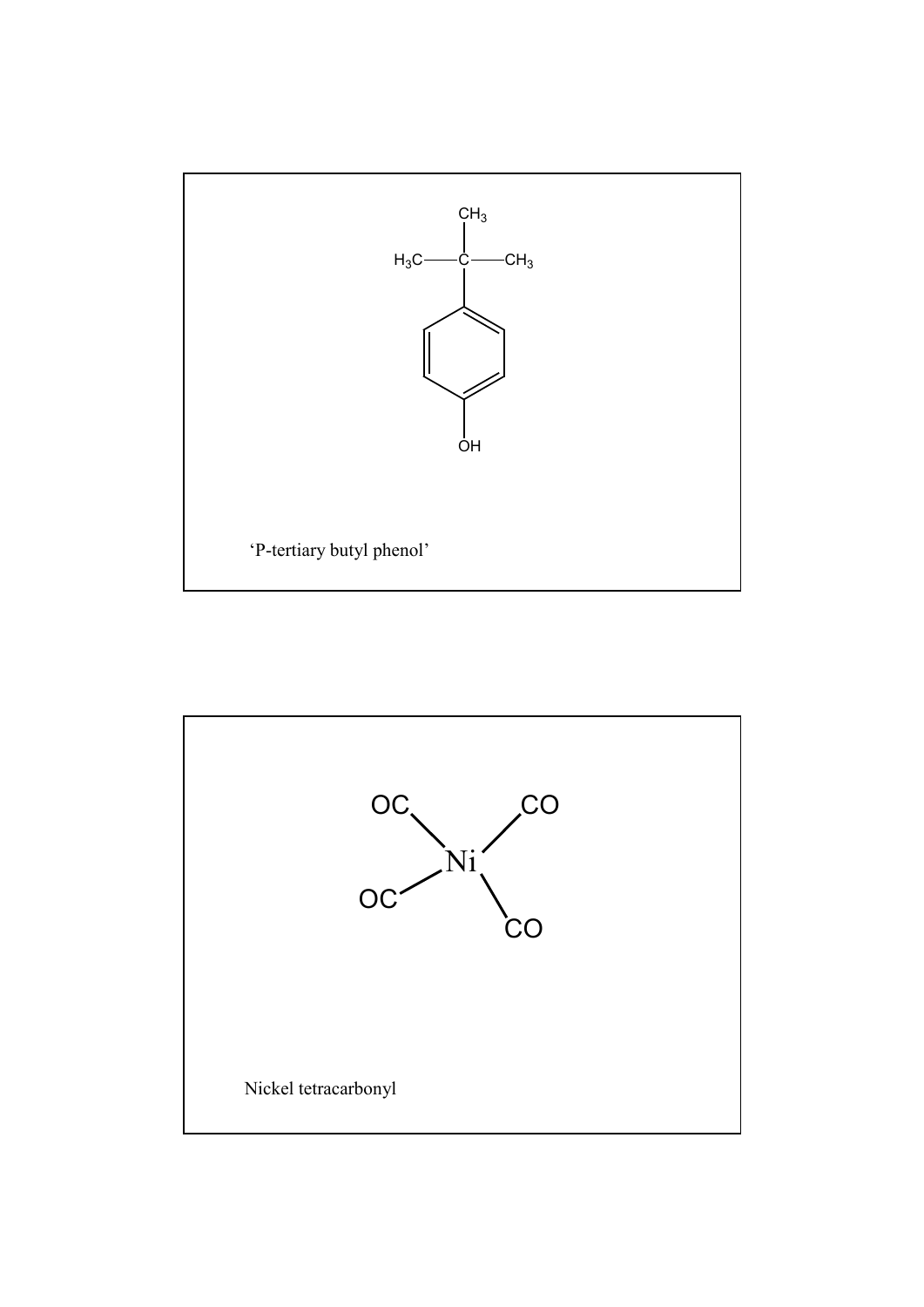

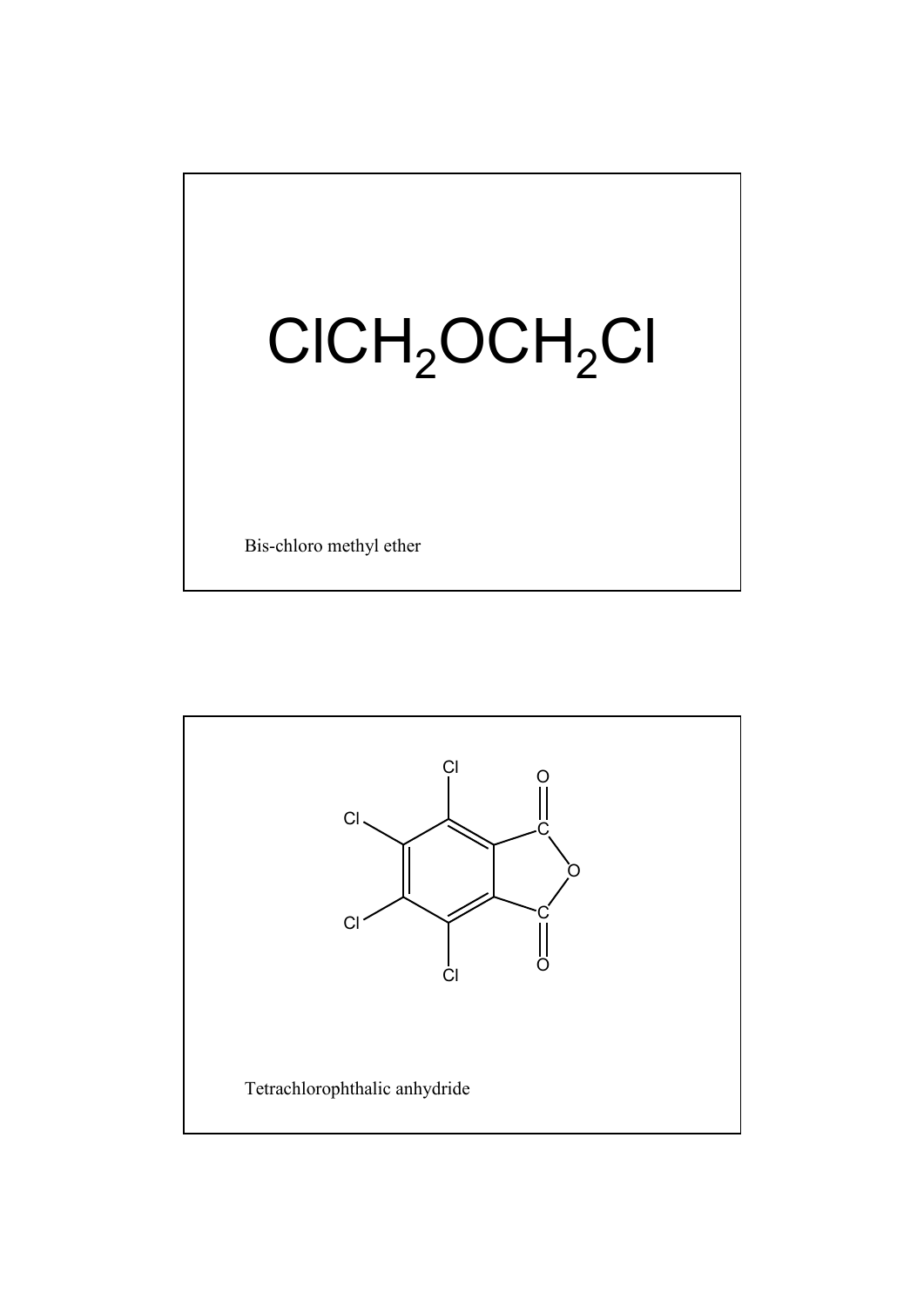

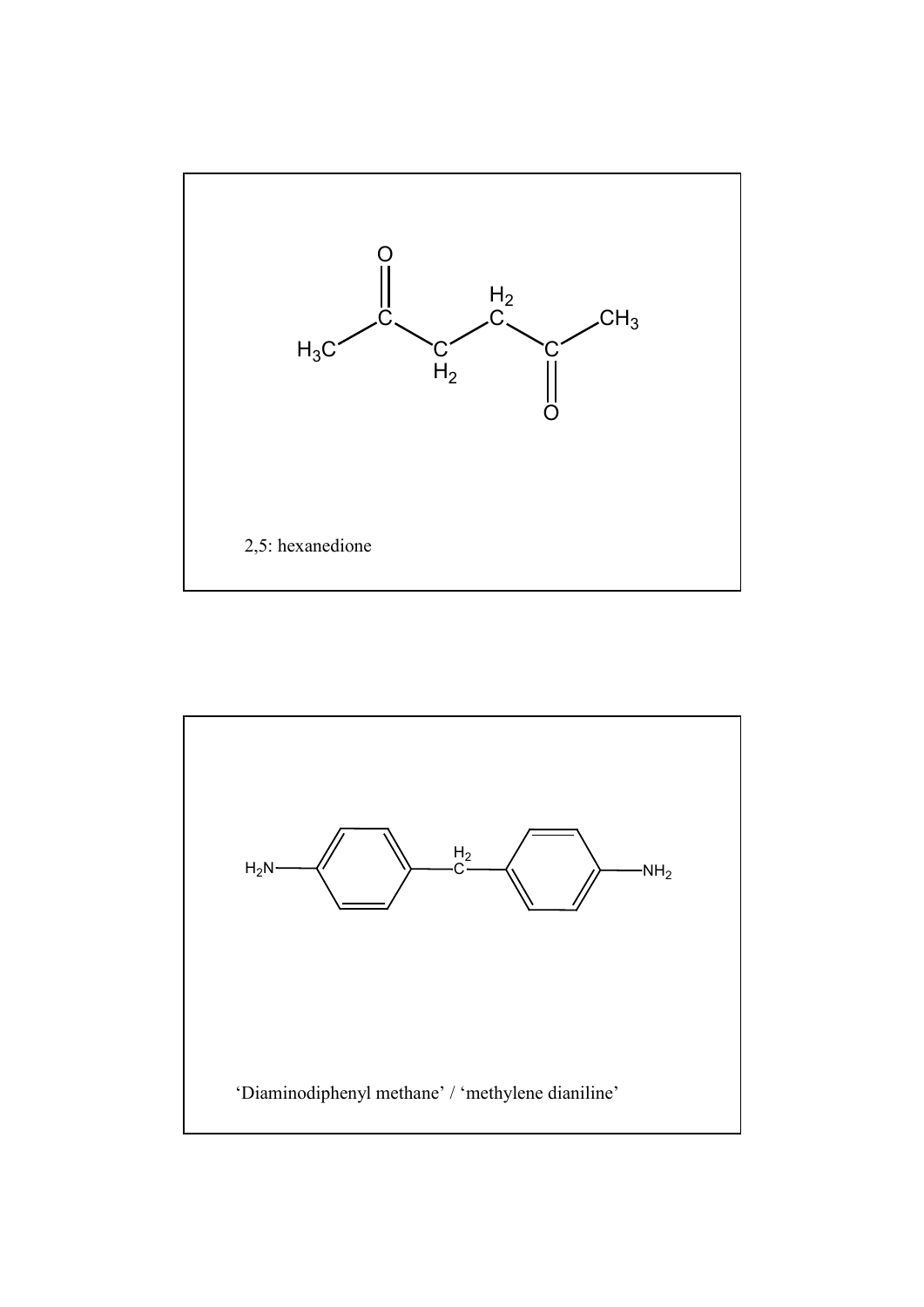

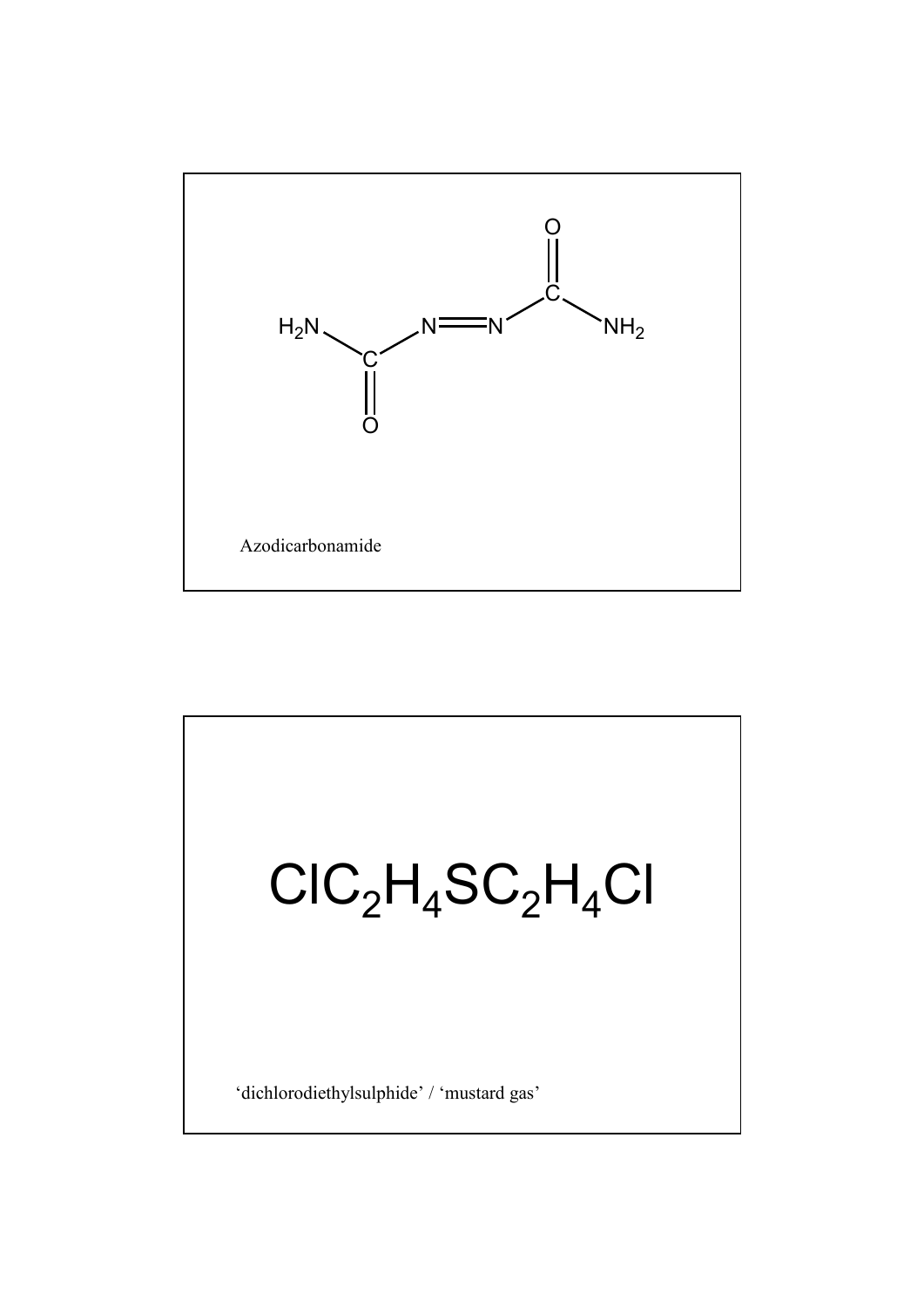

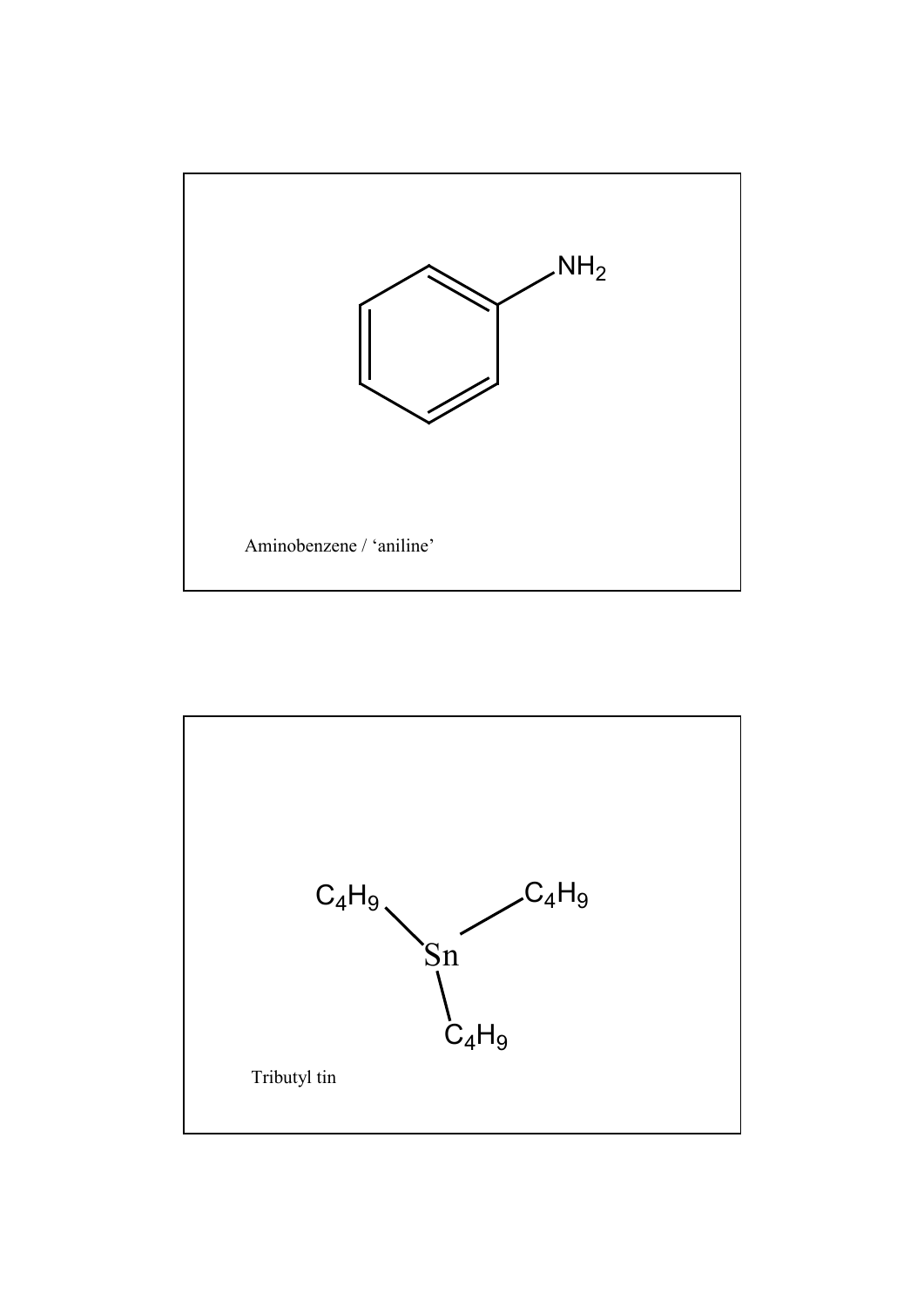#### Tips on 'sequence' and delivery

• Appearance of being random (so all students equally 'primed')

- But actually start with chemicals (e.g. CO)
	- Of simple chemical structure
	- Whose toxicology they are likely to be familiar with

(thus building up confidence)

• Constantly emphasise how much useful information they have learnt in the past and are now remembering and applying

•Introduce concepts of toxicokinetics (relevant to surveillance) and toxicodynamics (health effects and treatment) for each chemical

• Slowly introduce new mechanisms and 'harder' chemicals

• Do not repeat chemicals but repeat 'mechanisms' – to reinforce learning and to permit deep understanding 'by analogy'.

Finally summarise what they have learnt about Toxicokinetics and Toxicodynamics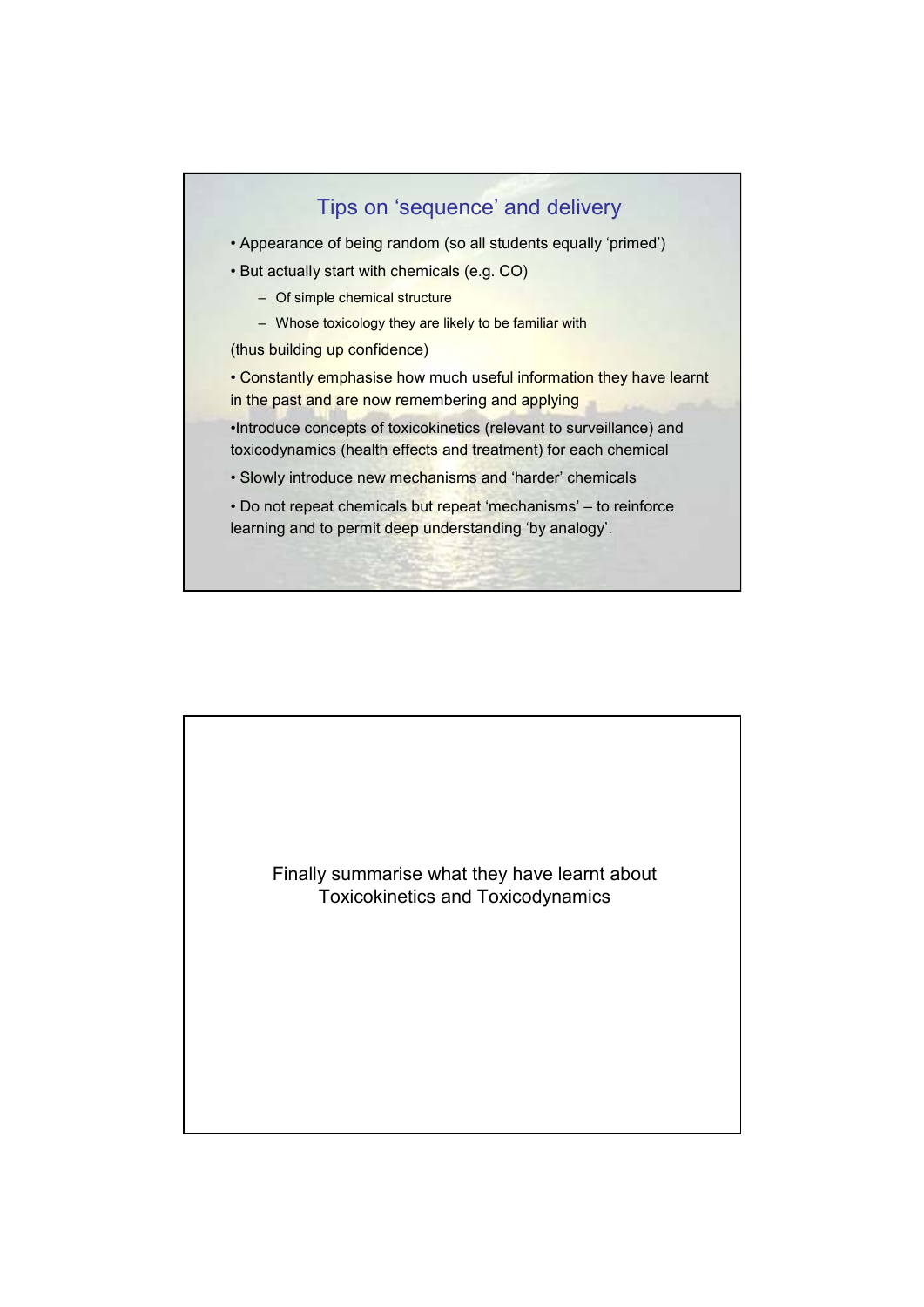

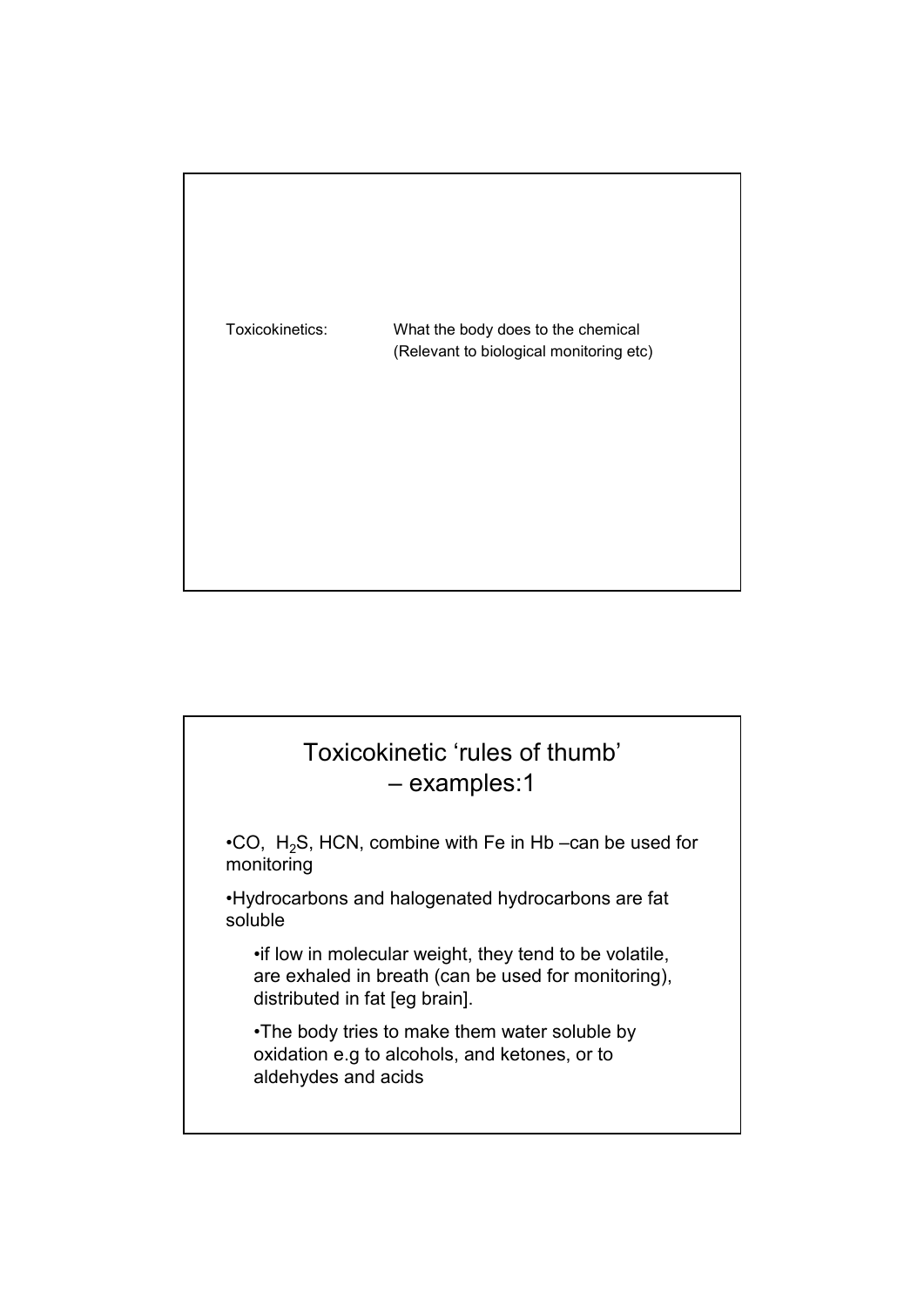#### Toxicokinetic 'rules of thumb' – examples: 2

•Oxygen containing organics tend to be 'polar' and therefore water soluble and so distribute less into fat and more into aqueous compartments

•Unsaturated C=C bonds might be oxidised to epoxides (oxiranes) or else free radicals *(which can be more toxic than the original agent eg benzene, vinyl chloride)*

• *etc*

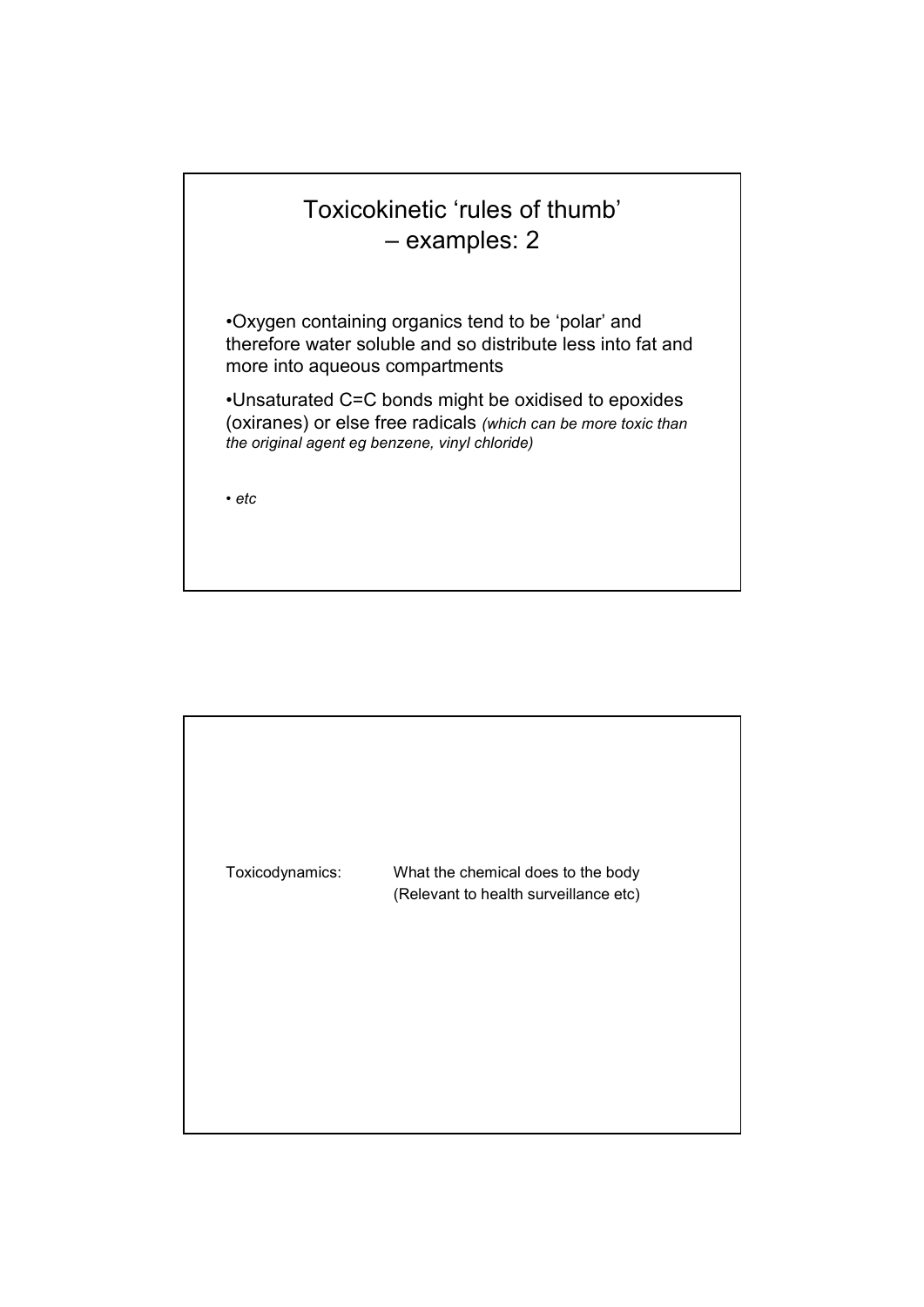

•Hydrocarbons or halogenated hydrocarbons if volatile (low molecular weight) have an anaesthetic effect, drowsiness, unsteadiness and inco-ordination, nausea, even fits and coma and death

•CO, CN-, H2S, combine with Fe in Hb &/or cytochromes and therefore cause chemical asphyxia

 $\cdot$ NO<sub>2</sub>, SO<sub>2</sub>, dissolve in water – form acids which are respiratory irritants (also Cl2, -> H+, OCl-)

## Toxicodynamic 'rules of thumb' – examples: 2

•Toxic metals like Pb, Hg, Cd ('heavy metal') often bind to SH groups in enzymes

•Some metabolic products are more toxic than the original agent! eg the epoxide of benzene; hexane di-one from n-hexane or from 'MBK'.

•Aromatic amines with another 'aromatic' group in the para [ie opposite to] the amine = bladder carcinogens

•Organic compounds with two reactive (~irritant) groups eg dialdehydes,diamines and di-isocyanates (especially) tend to be asthmagenic

• *etc*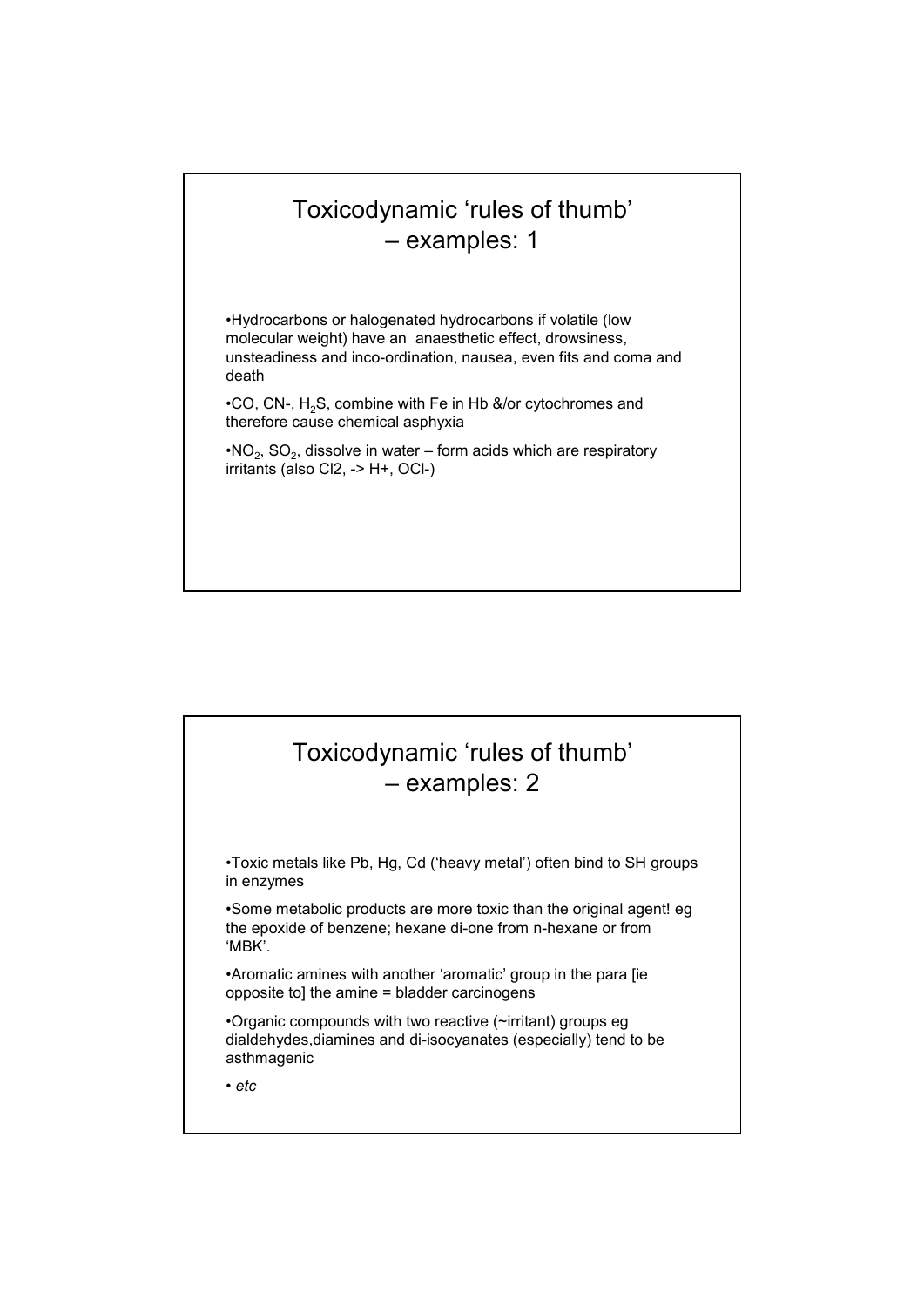#### Student feedback

# EVALUATION

#### Student feedback. University of Manchester Sept 2007 (MSc / Adv. Diploma 'practical course')

| Scores of feedback<br>as $%^{**}$ | Toxicology | Mean of all<br>others* | Min. of all<br>others* | Max, of all<br>others* |
|-----------------------------------|------------|------------------------|------------------------|------------------------|
| Relevance                         | 100%       | 84%                    | 63%                    | 97%                    |
| Quality of content                | 100%       | 80%                    | 57%                    | 95%                    |
| Degree of coverage                | 100%       | 81%                    | 54%                    | 97%                    |

\*\*Feedback scores are converted into % as follows:

Numerator =  $('except't x 5) + ('very good' x 4) + ('good' x 3) + ('fair' x 2) + ('poor' x 1)$ Denominator = No of students completing feedback x 5

i.e. theoretical range of feedback scores: 20%-100%

\*compared to 8 other topics: Introduction; Law & Ethics; Epidemiology I, and II: Online Searching; Occupational Risk; Occupational Hygiene Lecture; and Practical.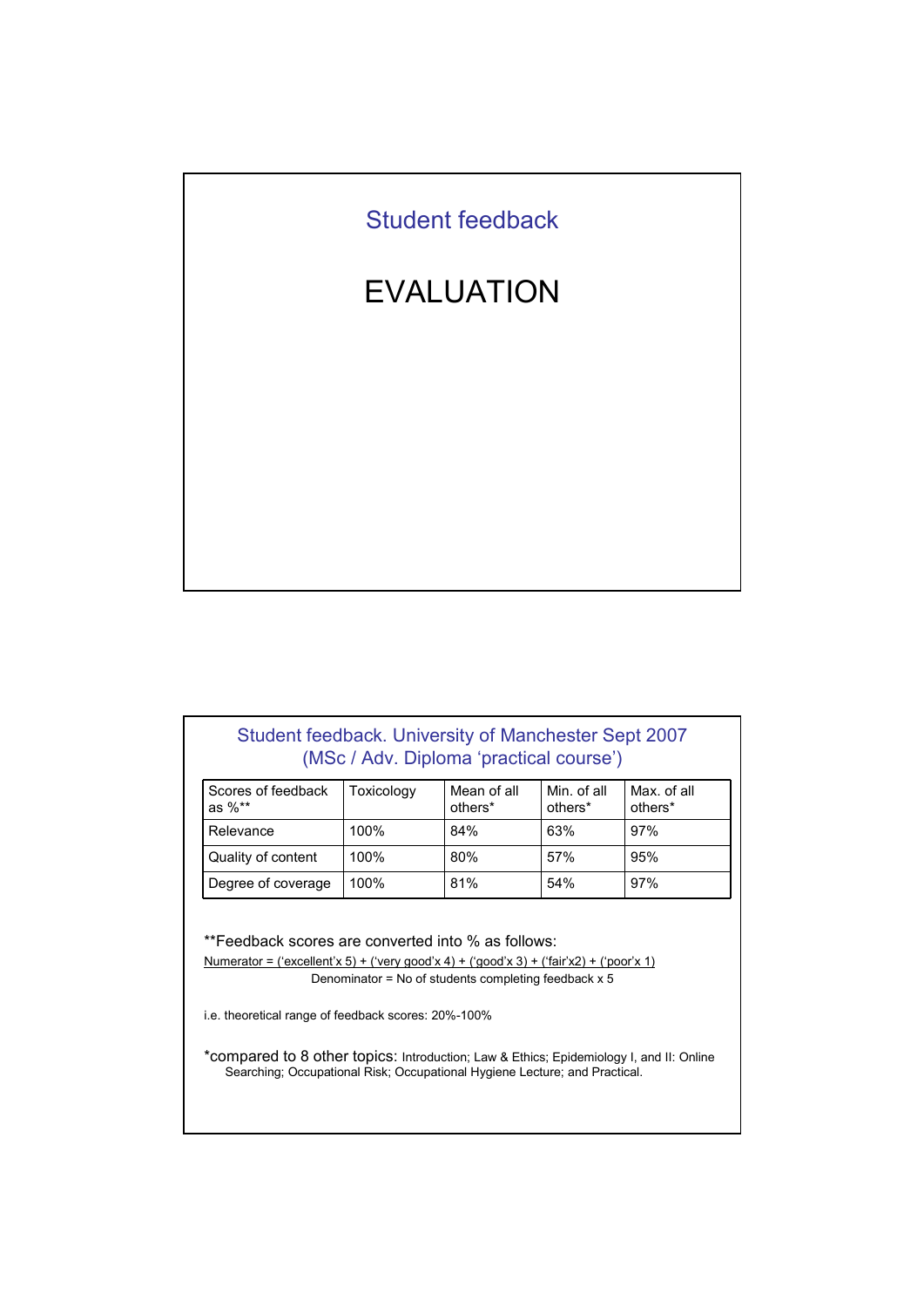

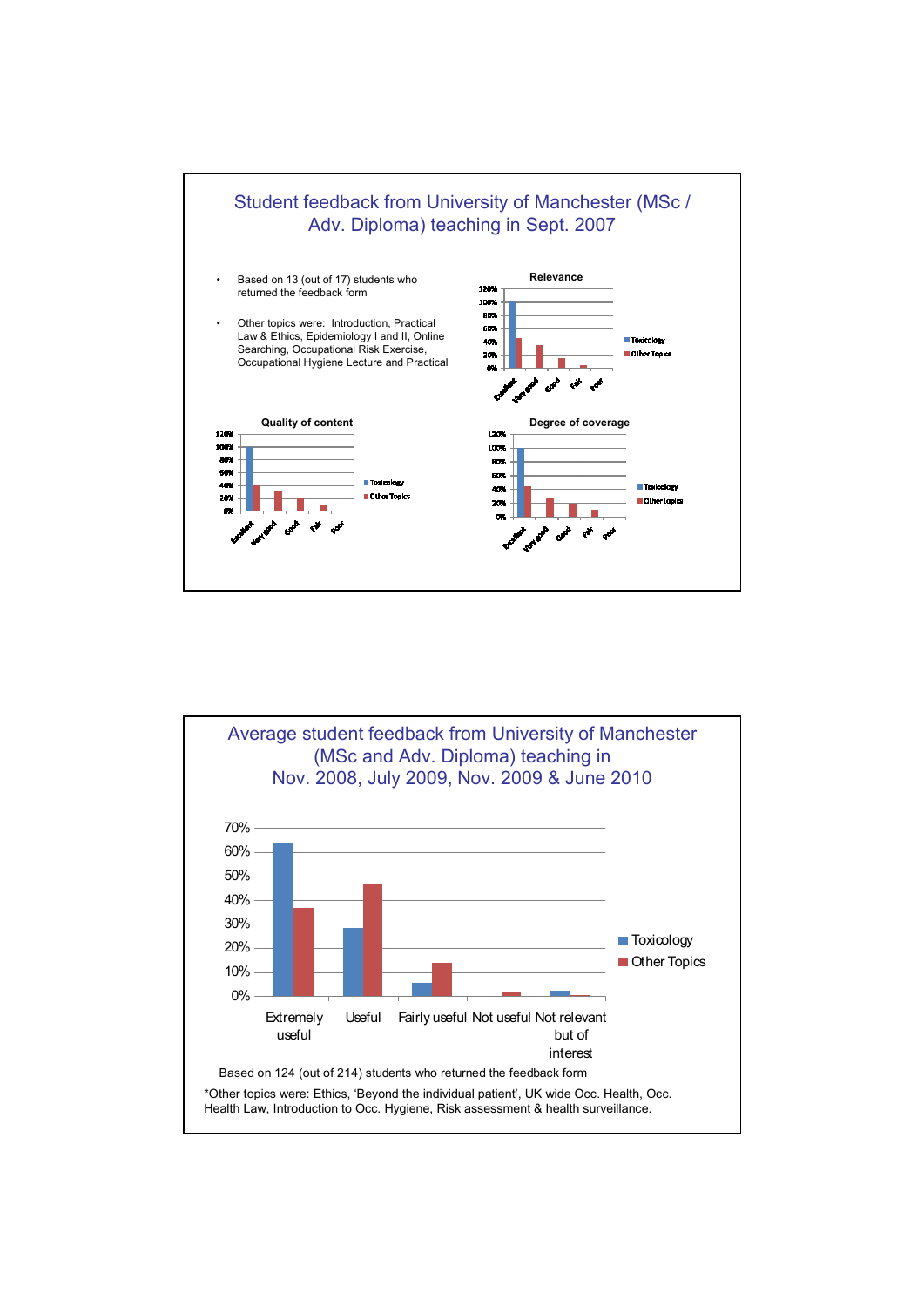